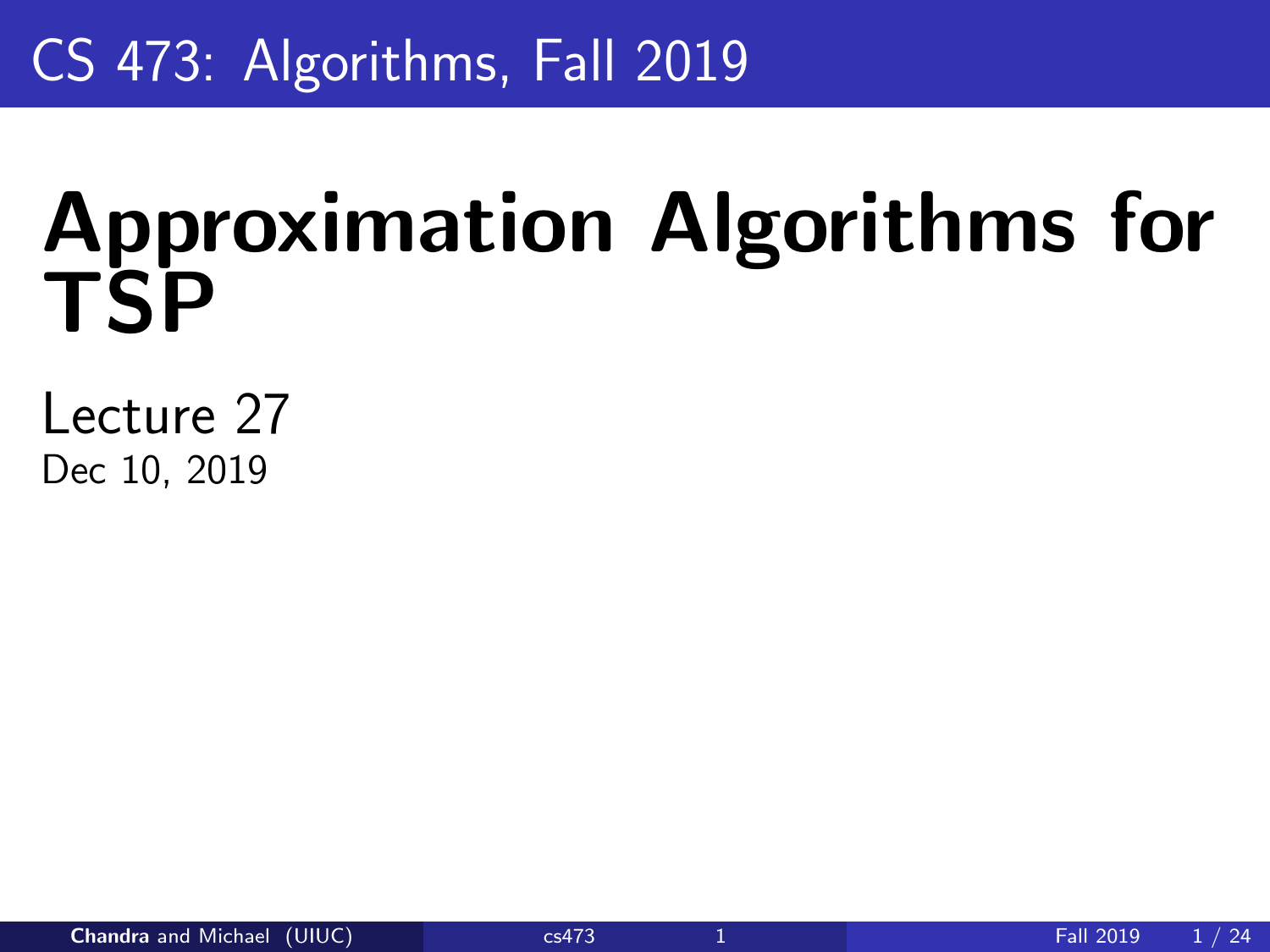### Lincoln's Circuit Court Tour

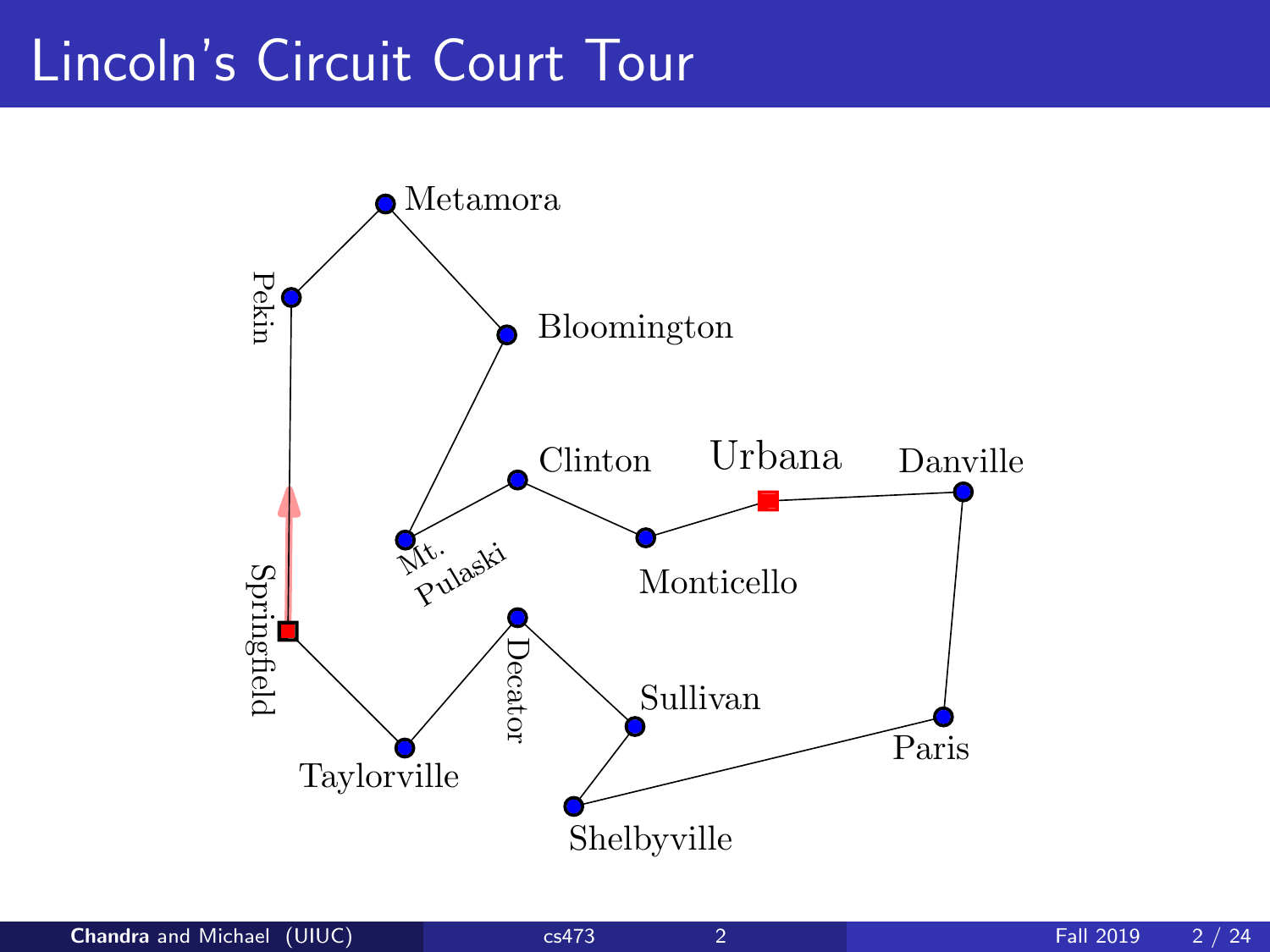# Traveling Salesman/Salesperson Problem (TSP)

Perhaps the most famous discrete optimization problem

**Input:** A graph  $G = (V, E)$  with edge costs  $c : E \rightarrow \mathbb{R}_+$ . Goal: Find a Hamiltonian Cycle of minimum total edge cost

Graph can be undirected or directed. Problem differs substantially. We will first focus on undirected graphs.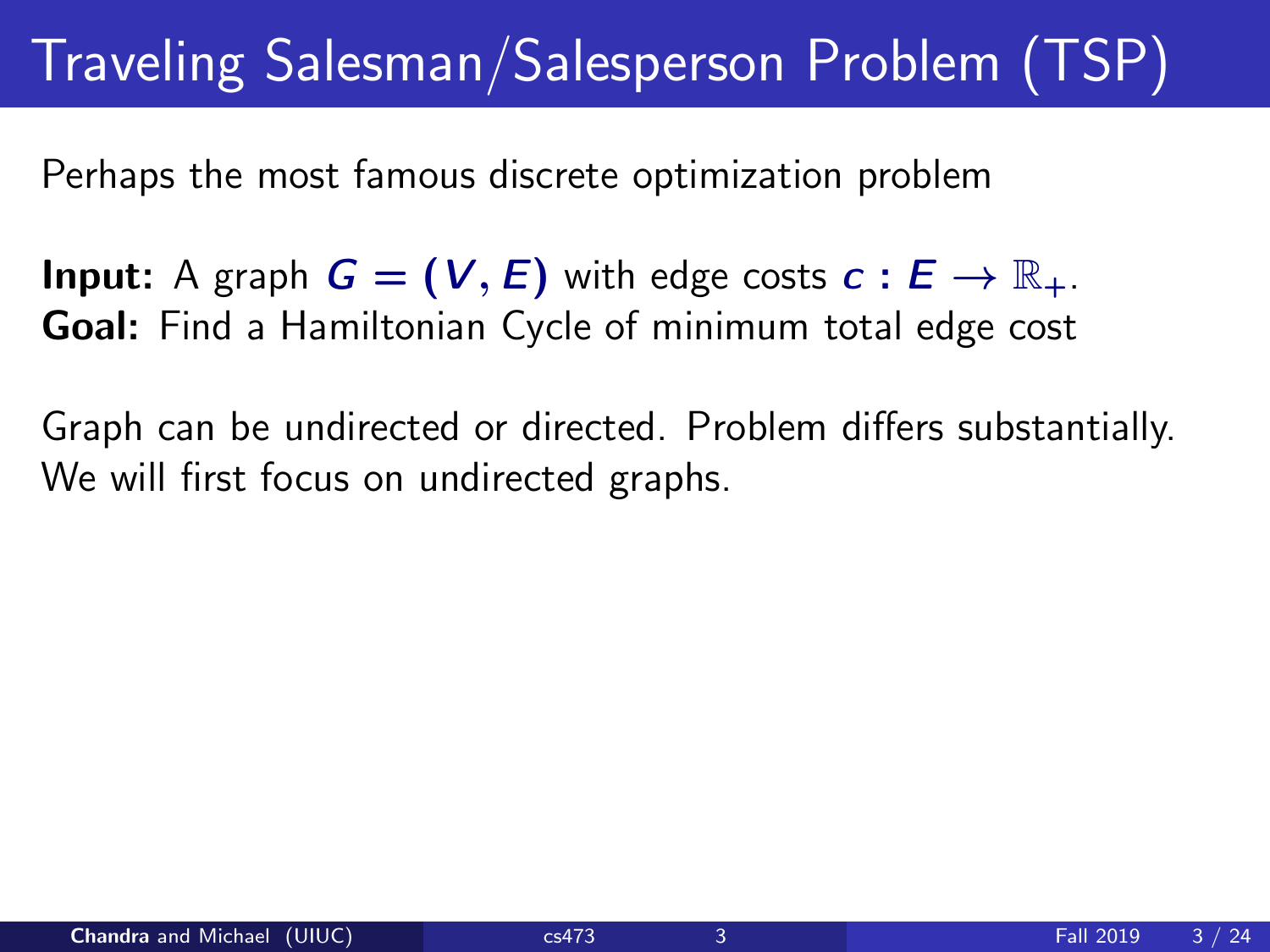# Traveling Salesman/Salesperson Problem (TSP)

Perhaps the most famous discrete optimization problem

**Input:** A graph  $G = (V, E)$  with edge costs  $c : E \rightarrow \mathbb{R}_+$ . Goal: Find a Hamiltonian Cycle of minimum total edge cost

Graph can be undirected or directed. Problem differs substantially. We will first focus on undirected graphs.

**Assumption for simplicity:** Graph  $G = (V, E)$  is a complete graph. Can add missing edges with infinite cost to make graph complete.

Observation: Once graph is complete there is always a Hamiltonian cycle but only Hamiltonian cycles of finite cost are Hamiltonian cycles in the original graph.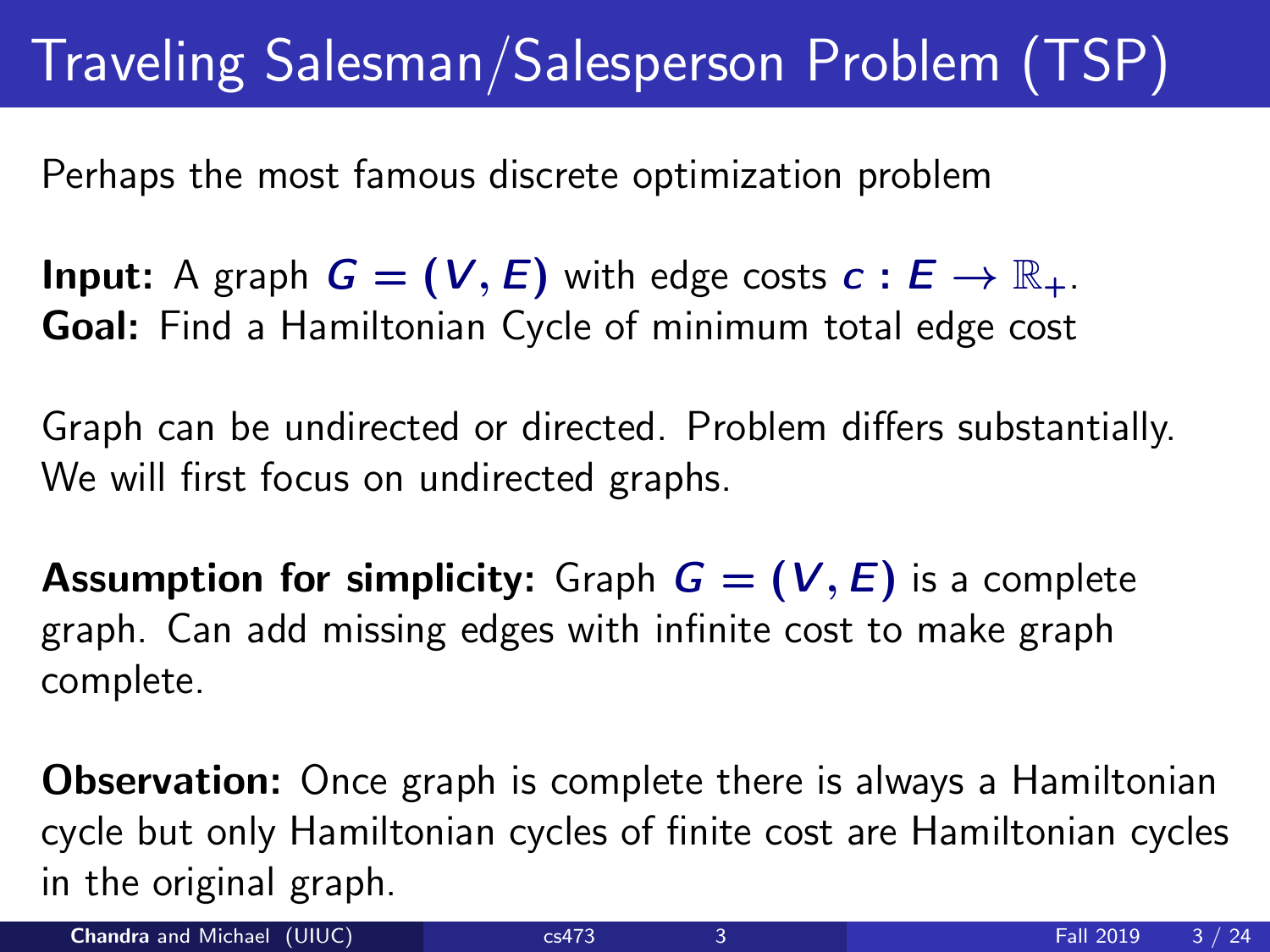**Metric-TSP:**  $G = (V, E)$  is a complete graph and c defines a metric space.  $c(u, v) = c(v, u)$  for all  $u, v$  and  $c(u, w) \leq c(u, v) + c(v, w)$  for all  $u, v, w$ .

**Geometric-TSP:** V is a set of points in some Euclidean  $\boldsymbol{d}$ -dimensional space  $\mathbb{R}^{\boldsymbol{d}}$  and the distance between points is defined by some norm such as standard Euclidean distance,  $L_1/M$ anhatta distance etc.

Another interpretation of Metric-TSP: Given  $G = (V, E)$  with edges costs  $c$ , find a tour of minimum cost that visits all vertices but can visit a vertex more than once.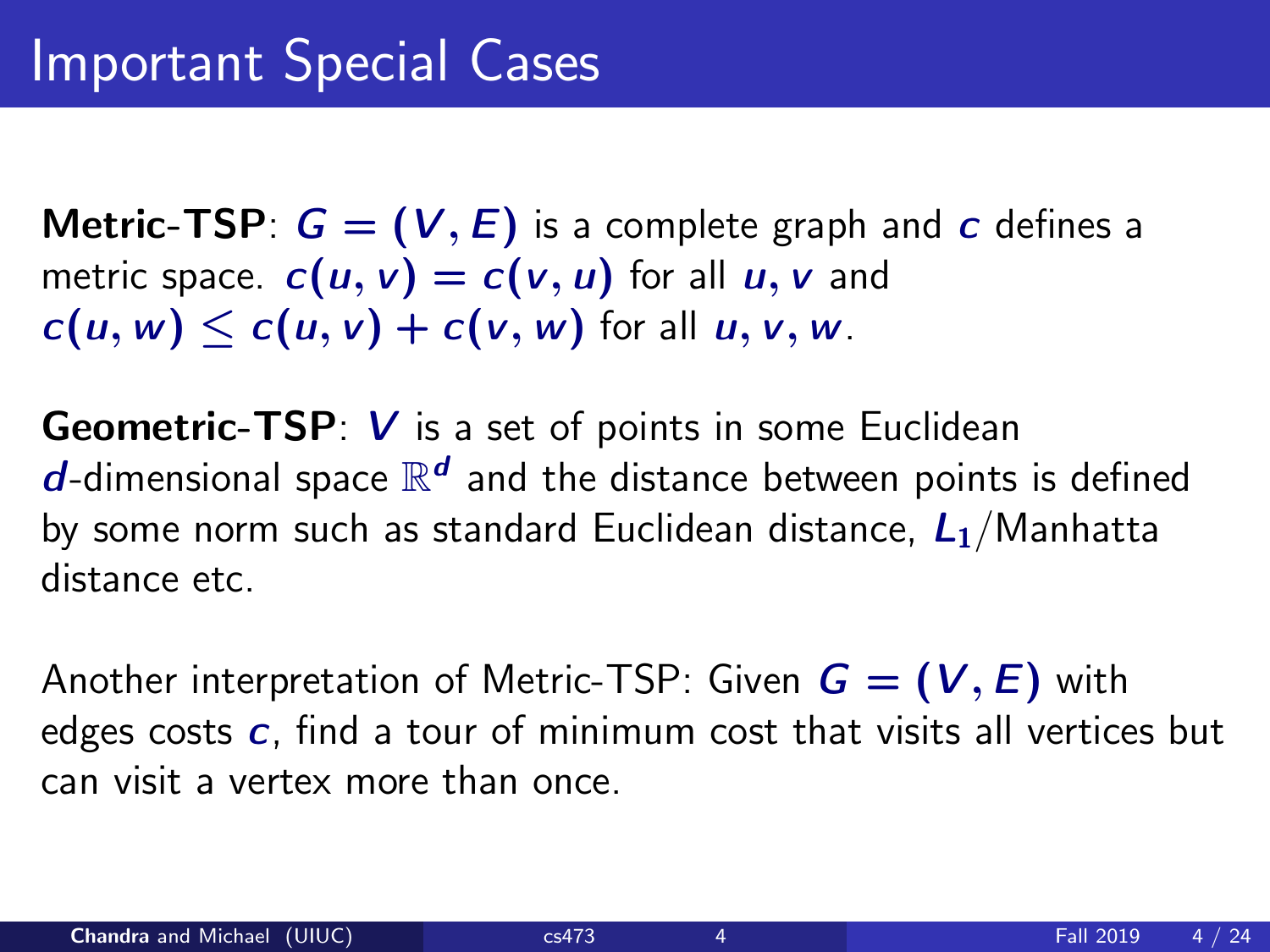### Inapproximability of TSP

**Observation:** In the general setting TSP does not admit any bounded approximation.

- Finding or even deciding whether a graph  $G = (V, E)$  has Hamiltonian Cycle is NP-Hard
- Alternatively, suppose  $G = (V, E)$  is a simple graph that we complete with infinite cost edges. If  $G$  has a Hamilton Cycle then there is a TSP tour of cost n else it is cost  $\infty$ .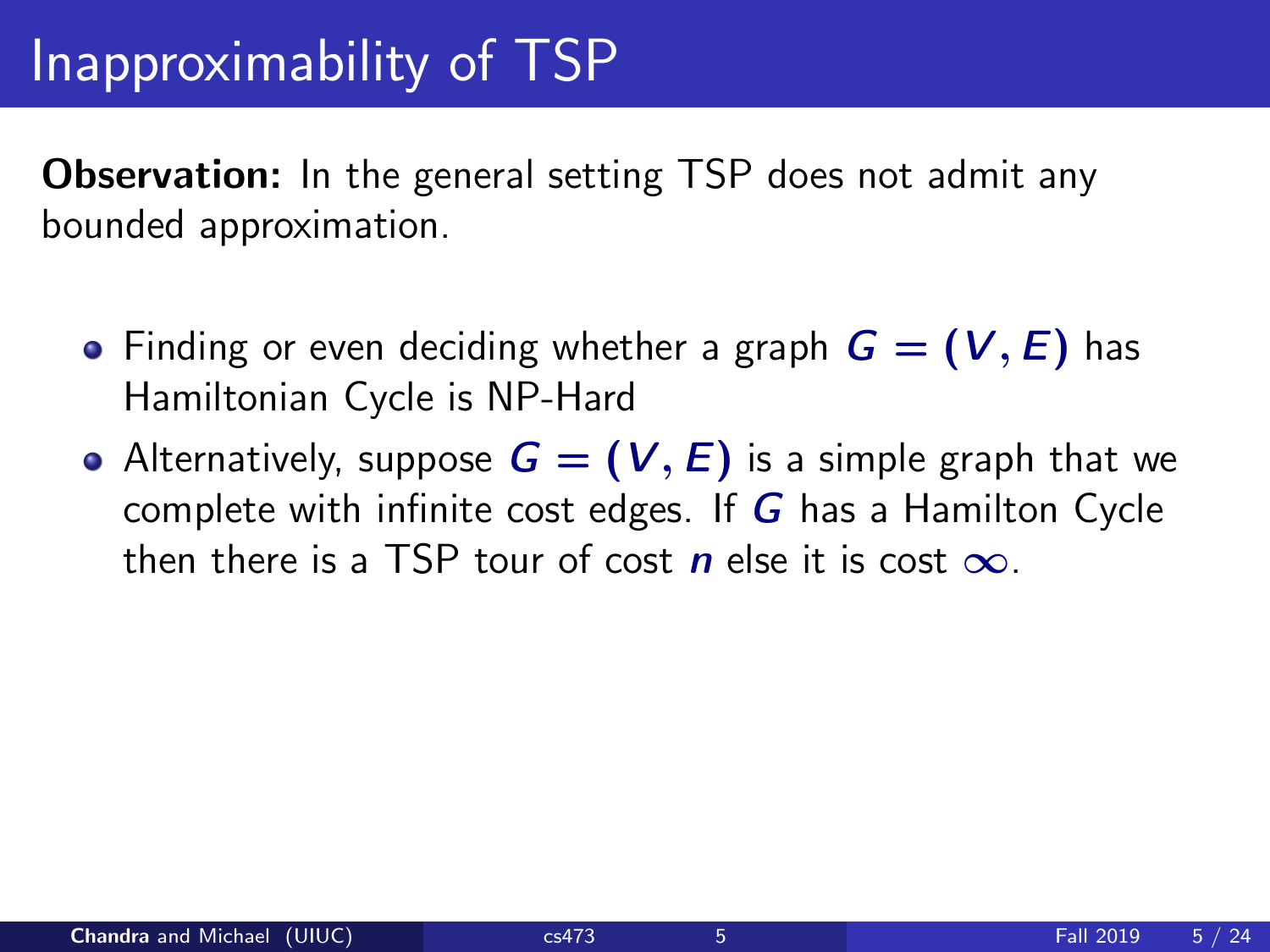### Metric-TSP

Metric-TSP is simpler and perhaps a more natural problem in some settings.

#### Theorem

Metric-TSP is NP-Hard.

### Proof.

Given  $G = (V, E)$  we create a new complete graph  $G' = (V, E')$ with the following costs. If  $e \in E$  cost  $c(e) = 1$ . If  $e \in E' - E$ cost  $c(e) = 2$ . Easy to verify that c satisfies metric properties. Moreover,  $G'$  has TSP tour of cost  $n$  iff  $G$  has a Hamiltonian Cycle.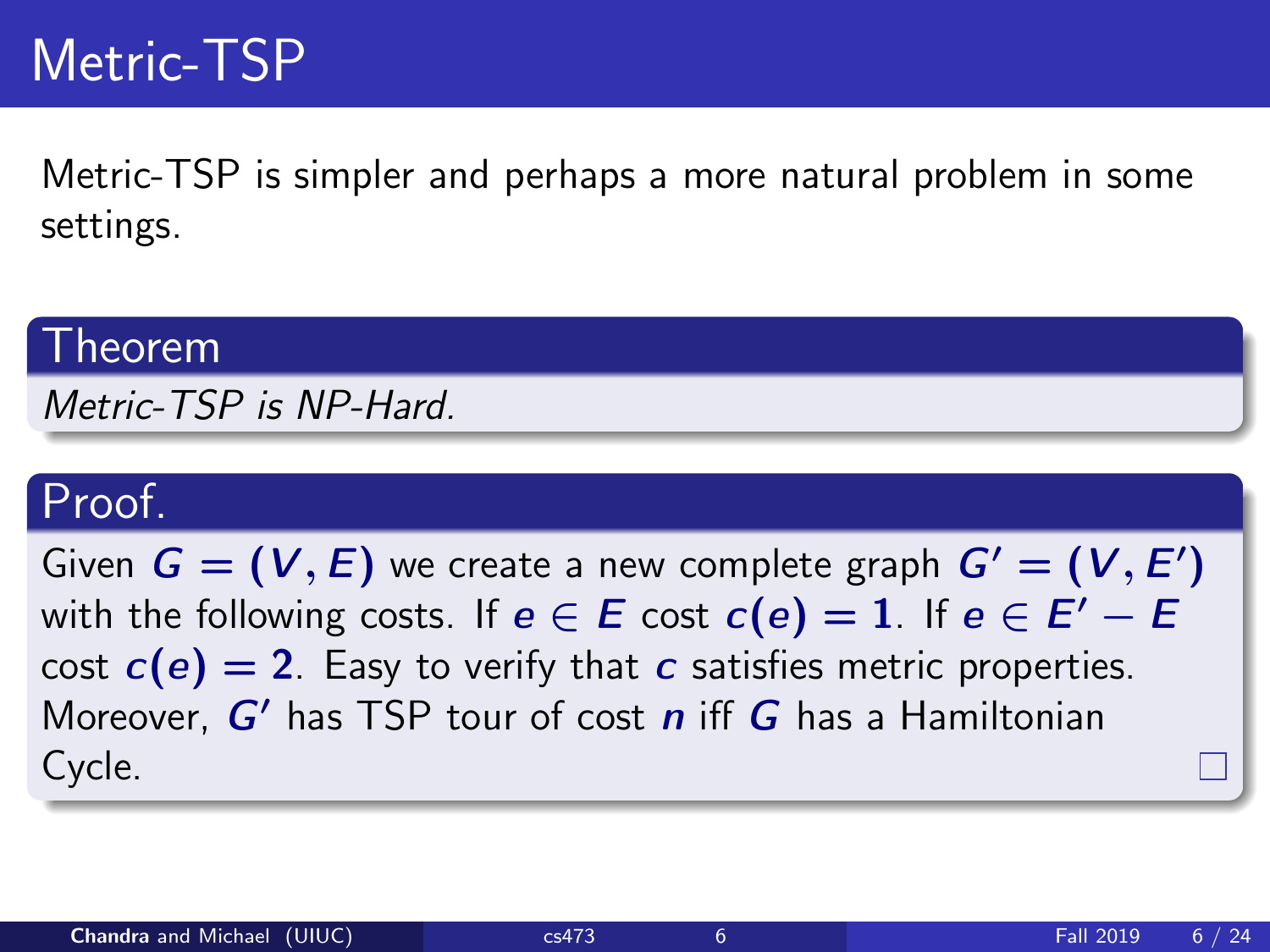### Approximation for Metric-TSP

MST-Heuristic( $G = (V, E), c$ )

Compute an minimum spanning tree (MST)  $T$  in  $G$ Obtain an Eulerian graph  $H = 2T$  by doubling edges of T An Eulerian tour of  $H$  gives a tour of  $G$ Obtain Hamiltonian cycle by shortcutting the tour

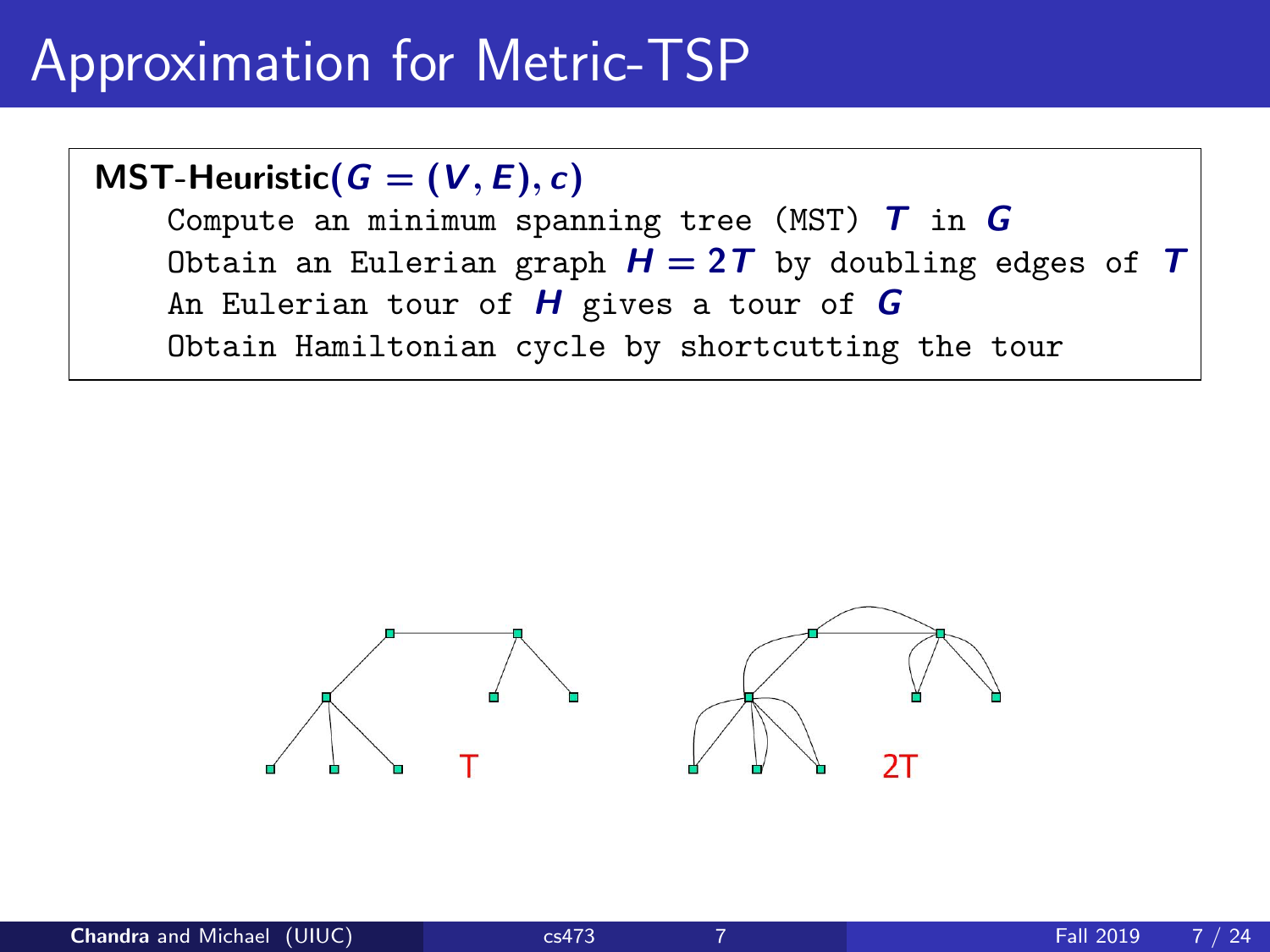# Analyzing MST-Heuristic

#### Lemma

### Let  $c(T) = \sum_{e \in T} c(e)$  be cost of MST. We have  $c(T) \leq OPT$ .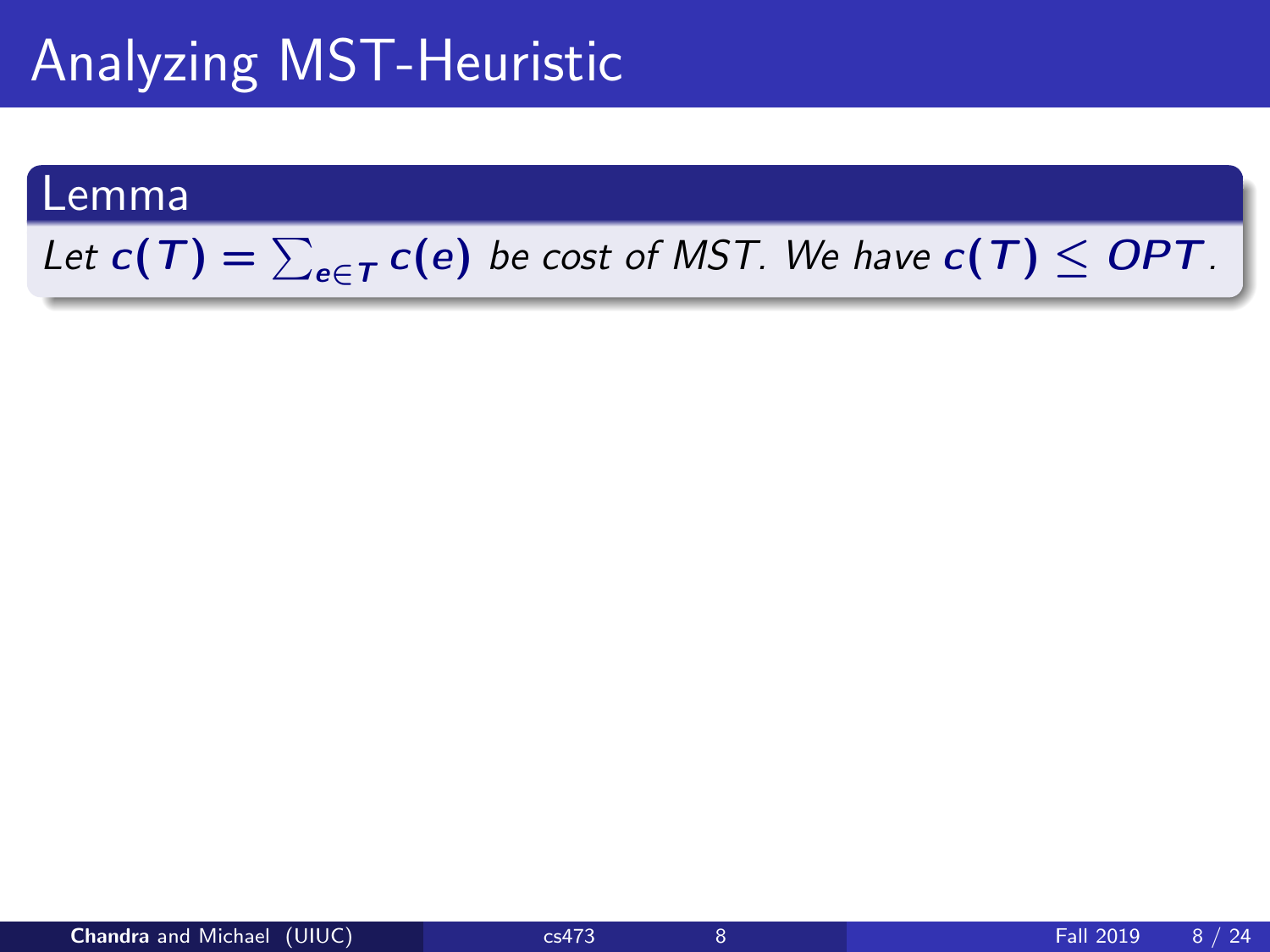# Analyzing MST-Heuristic

#### Lemma

Let 
$$
c(T) = \sum_{e \in T} c(e)
$$
 be cost of MST. We have  $c(T) \leq OPT$ .

### Proof.

A TSP tour is a connected subgraph of  $G$  and MST is the cheapest connected subgraph of  $G$ .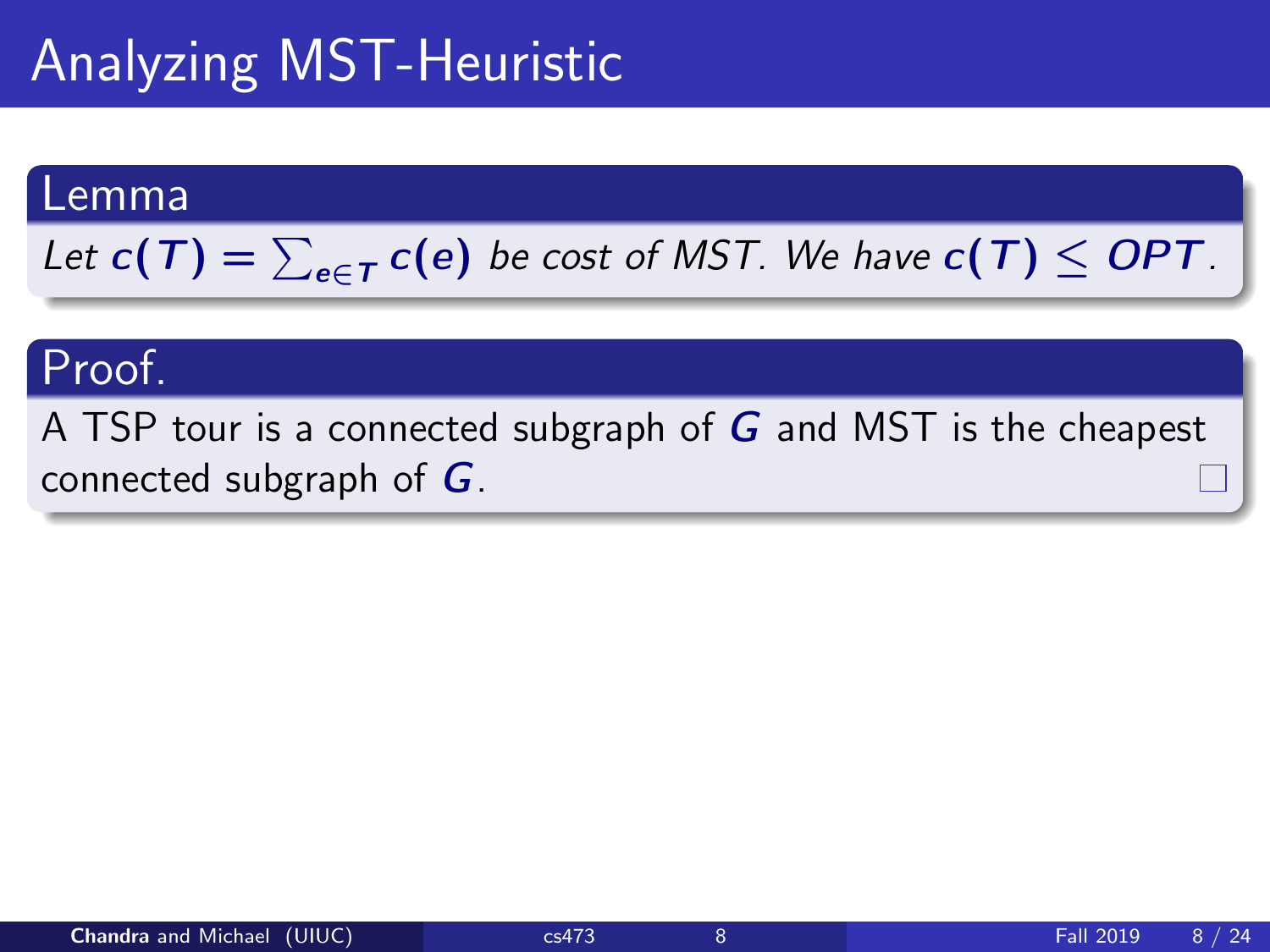# Analyzing MST-Heuristic

#### Lemma

Let 
$$
c(T) = \sum_{e \in T} c(e)
$$
 be cost of MST. We have  $c(T) \le OPT$ .

### Proof.

A TSP tour is a connected subgraph of  $G$  and MST is the cheapest connected subgraph of  $G$ .

#### Theorem

MST-Heuristic gives a 2-approximation for Metric-TSP.

### Proof.

Cost of tour is at most  $2c(T)$  and hence MST-Heuristic gives a 2-approximation.

**Chandra and Michael (UIUC)** [cs473](#page-0-0) 8 **Fall 2019** 8 / 24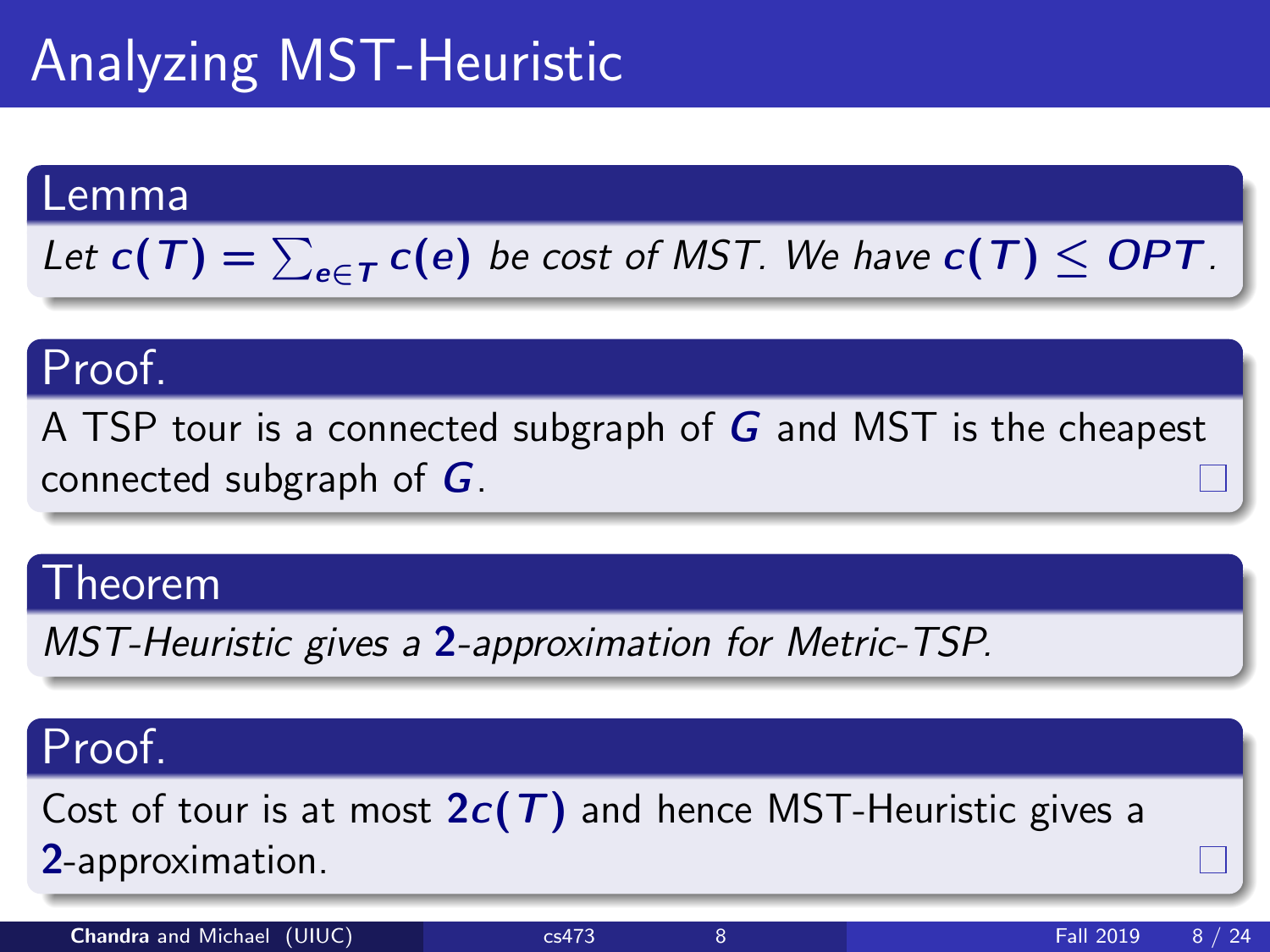# Background on Eulerian graphs

### Definition

An Euler tour of an undirected multigraph  $G = (V, E)$  is a closed walk that visits each edge exactly once. A graph is Eulerian if it has an Euler tour.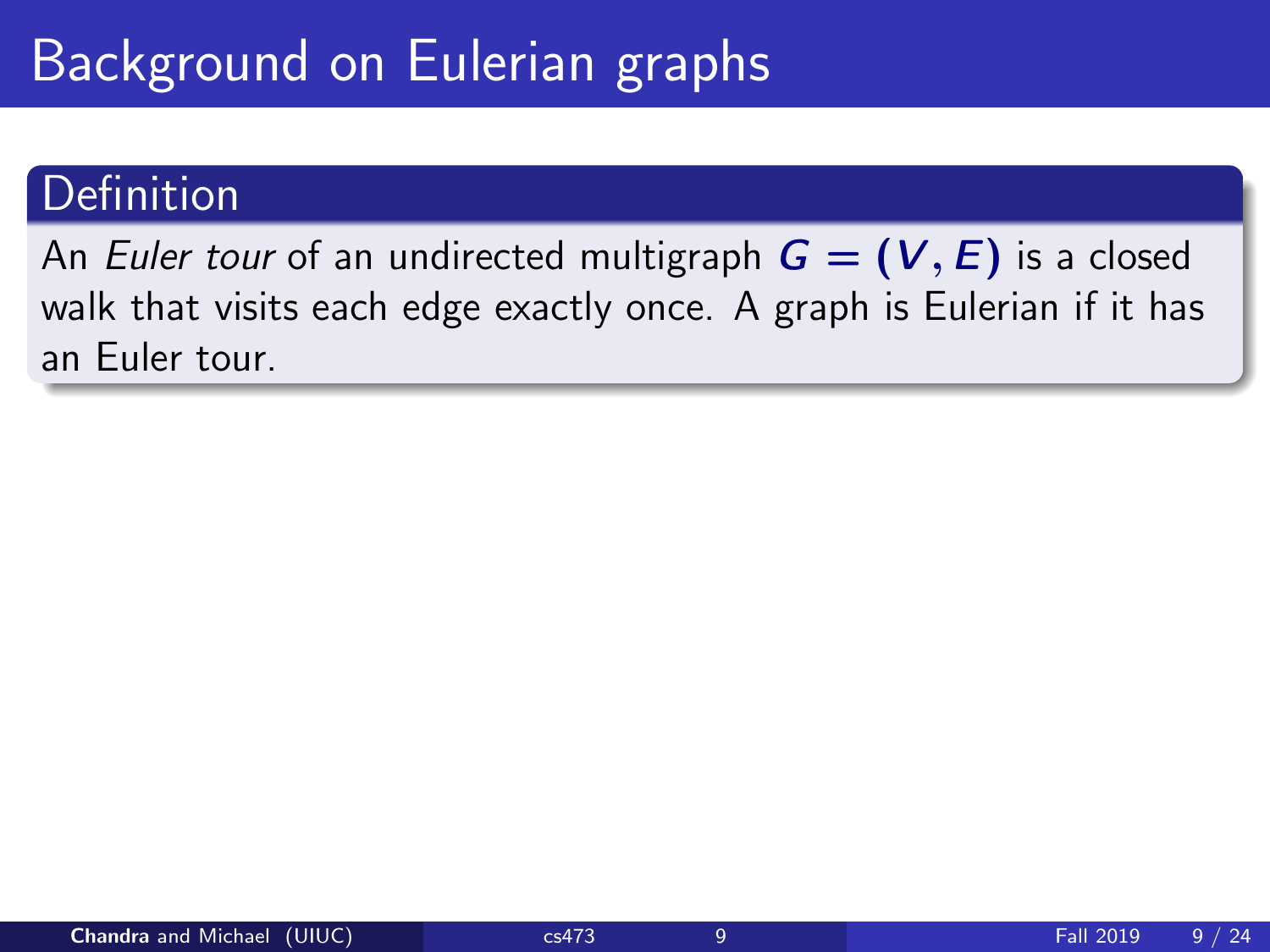# Background on Eulerian graphs

### Definition

An Euler tour of an undirected multigraph  $G = (V, E)$  is a closed walk that visits each edge exactly once. A graph is Eulerian if it has an Euler tour.

### Theorem (Euler)

An undirected multigraph  $G = (V, E)$  is Eulerian iff G is connected and every vertex degree is even.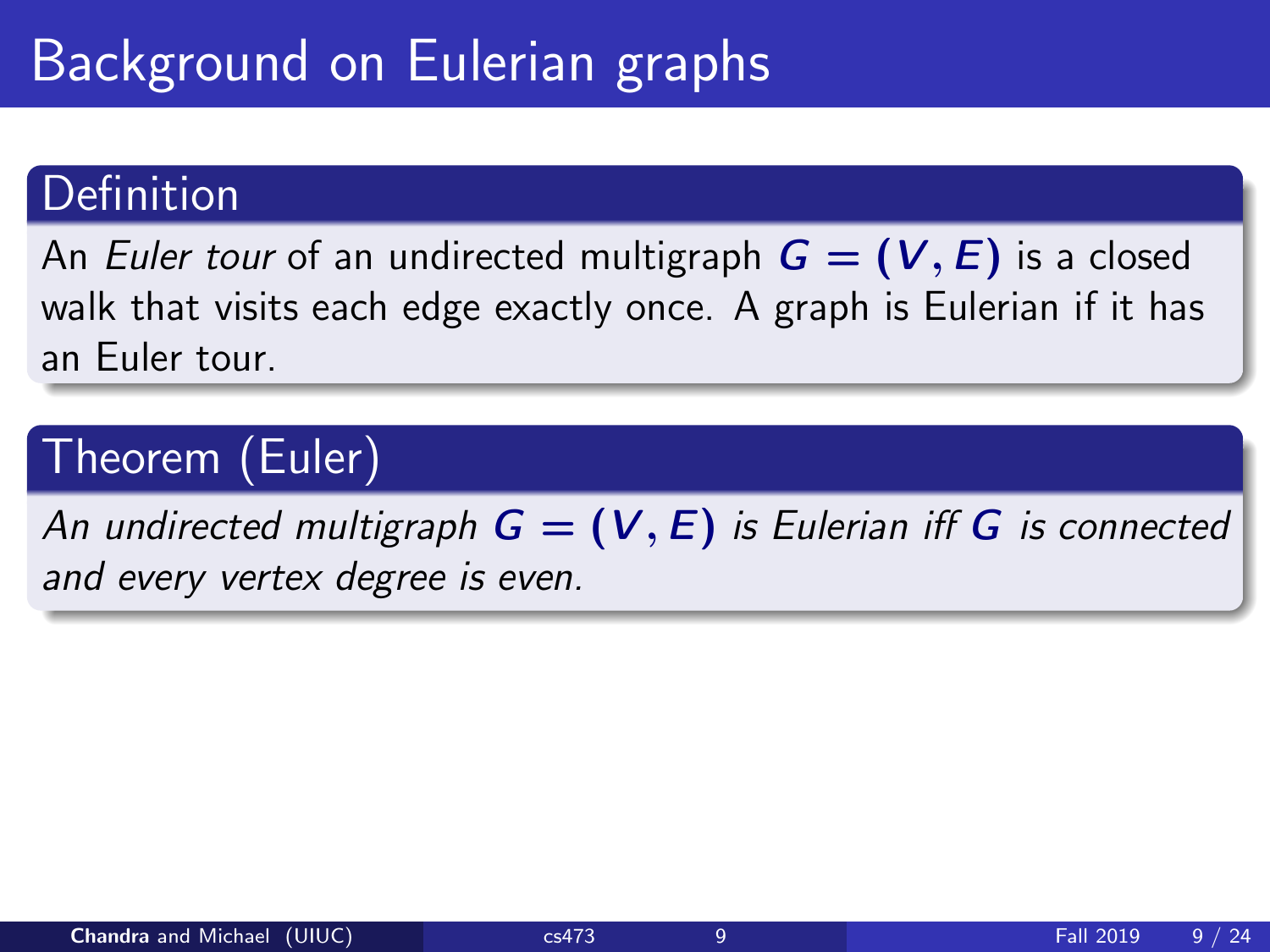# Background on Eulerian graphs

### Definition

An Euler tour of an undirected multigraph  $G = (V, E)$  is a closed walk that visits each edge exactly once. A graph is Eulerian if it has an Euler tour.

### Theorem (Euler)

An undirected multigraph  $G = (V, E)$  is Eulerian iff G is connected and every vertex degree is even.

### Theorem

A directed multigraph  $G = (V, E)$  is Eulerian iff G is weakly connected and for each vertex **v**,  $indeg(v) = outdeg(v)$ .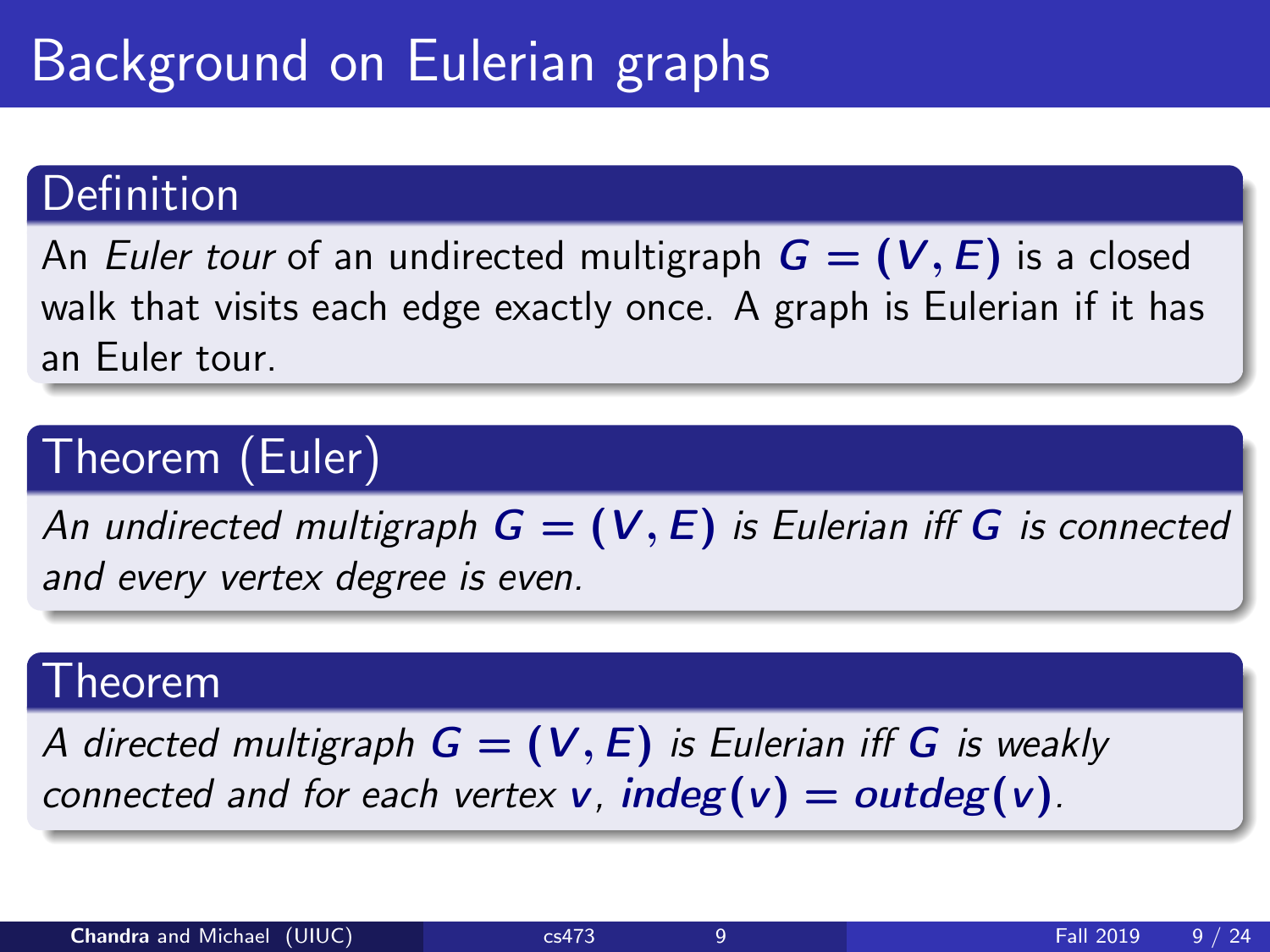### Improved approximation for Metric-TSP

How can we improve the MST-heuristic?

**Observation:** Finding optimum TSP tour in  $\boldsymbol{G}$  is same as finding minimum cost Eulerian subgraph of  $G$  (allowing duplicate copies of edges).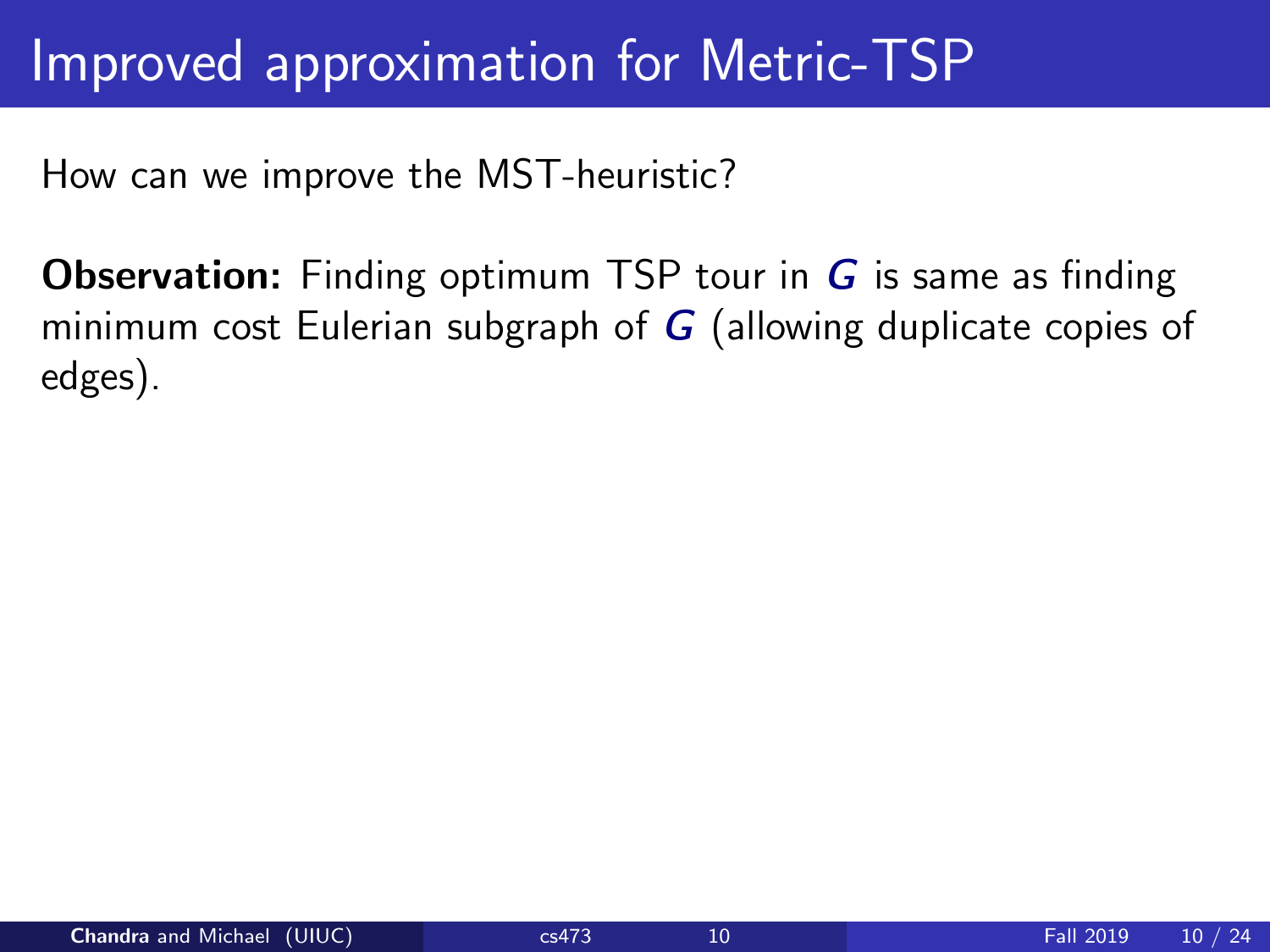### Improved approximation for Metric-TSP

How can we improve the MST-heuristic?

**Observation:** Finding optimum TSP tour in  $G$  is same as finding minimum cost Eulerian subgraph of  $G$  (allowing duplicate copies of edges).

Christofides-Heuristic( $G = (V, E), c$ )

Compute an minimum spanning tree (MST)  $T$  in  $G$ Add edges to  $T$  to make Eulerian graph  $H$ An Eulerian tour of  $H$  gives a tour of  $G$ Obtain Hamiltonian cycle by shortcutting the tour

How do we edges to make  $T$  Eulerian?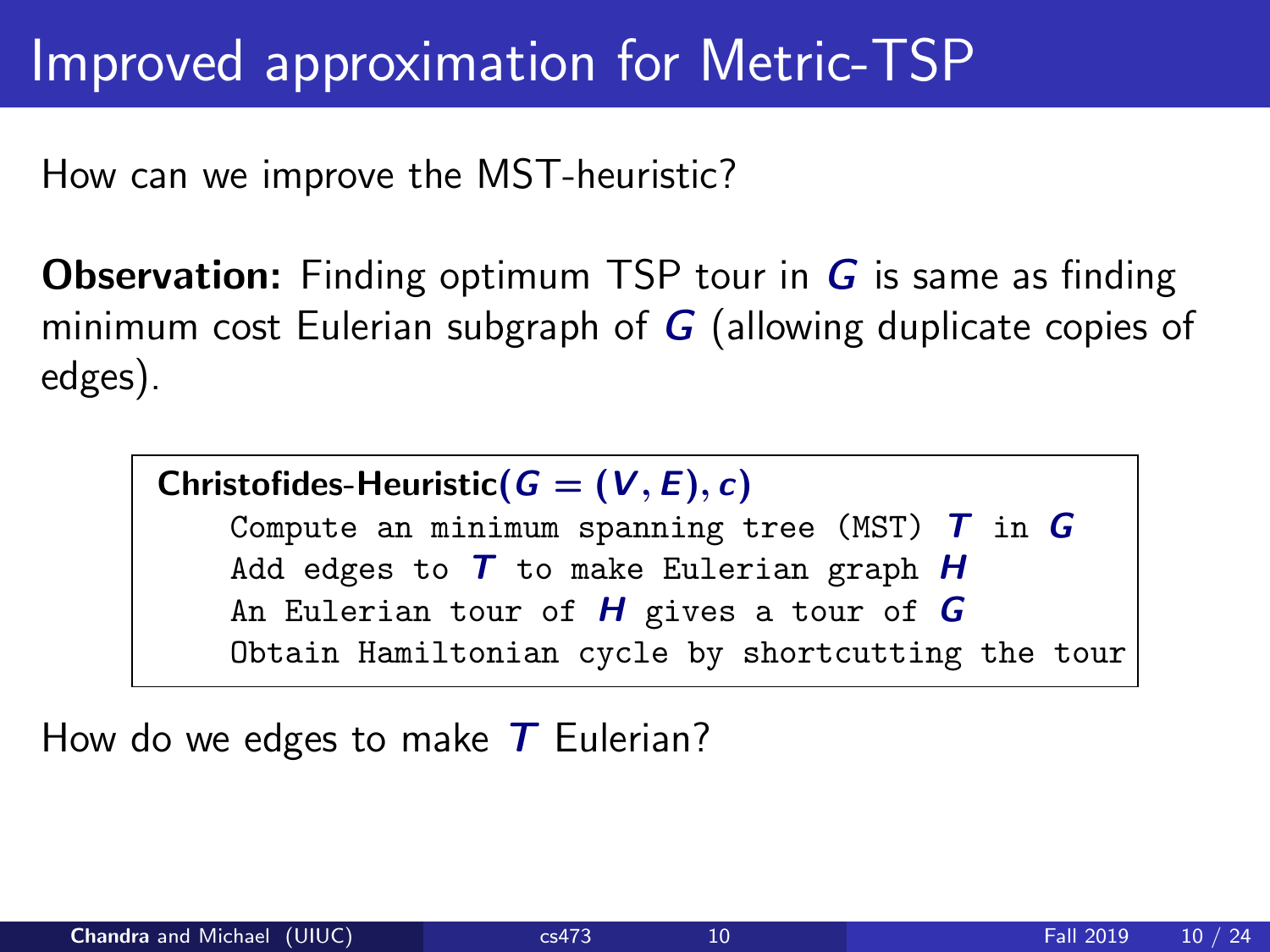# Christofides Heuristic: 3/2 approximation

Christofides-Heuristic( $G = (V, E), c$ ) Compute an minimum spanning tree (MST)  $T$  in  $G$ Let S be vertices of odd degree in  $T$  (Note:  $|S|$  is even) Find a minimum cost matching  $M$  on  $S$  in  $G$ Add  $M$  to  $T$  to obtain Eulerian graph  $H$ An Eulerian tour of  $H$  gives a tour of  $G$ Obtain Hamiltonian cycle by shortcutting the tour

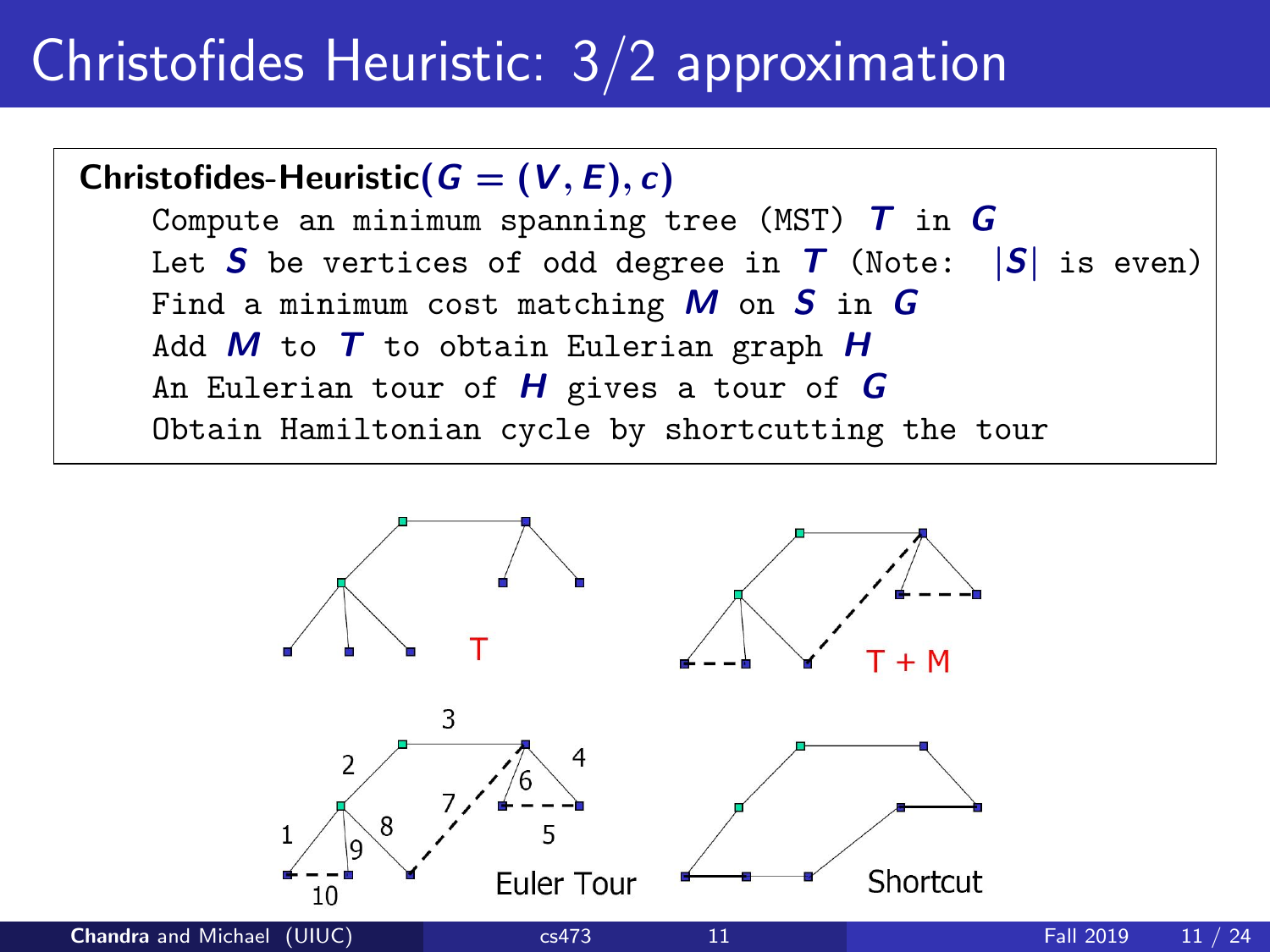### Analysis of Christofides Heuristic

Main lemma:

Lemma

 $c(M) \leq OPT/2$ .

Assuming lemma:

Theorem

Christofides heuristic returns a tour of cost at most 3OPT/2.

### Proof.

 $c(H) = c(T) + c(M) \leq OPT + OPT/2 \leq 3OPT/2$ . Cost of tour is at most cost of H.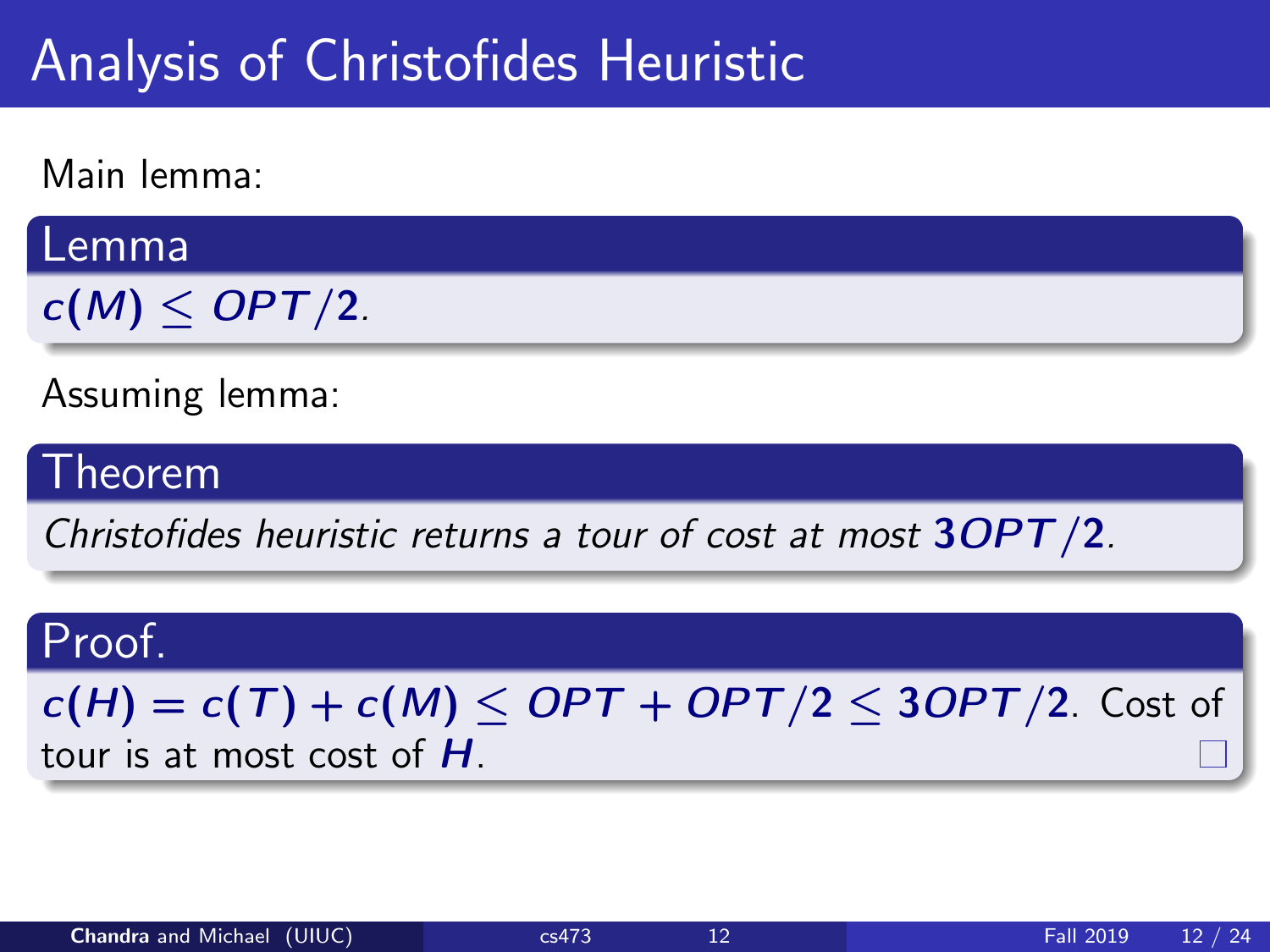### Analysis of Christofides Heuristic

#### Lemma

Suppse  $G = (V, E)$  is a metric and  $S \subset V$  be a subset of vertices. Then there is a TSP tour in  $G[S]$  (the graph induced on S) of cost at most OPT.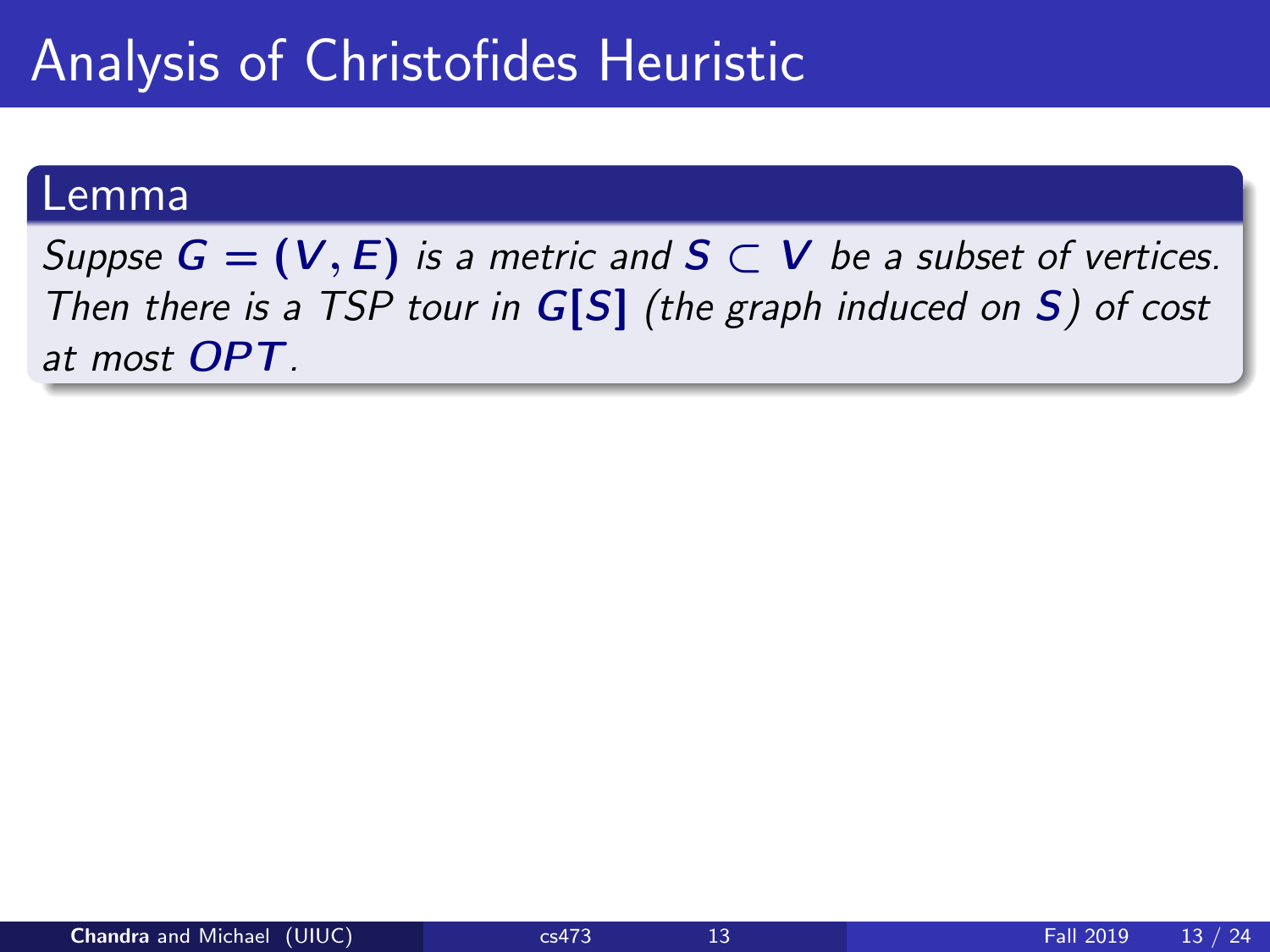### Analysis of Christofides Heuristic

#### Lemma

Suppse  $G = (V, E)$  is a metric and  $S \subset V$  be a subset of vertices. Then there is a TSP tour in  $G[S]$  (the graph induced on S) of cost at most OPT.

### Proof.

Let  $C = v_1, v_2, \ldots, v_n, v_1$  be an optimum tour of cost OPT in G and let  $\mathcal{S} = \{\mathsf{v}_{i_1}, \mathsf{v}_{i_2}, \dots, \mathsf{v}_{i_k}\}$  where, without loss of generality  $i_1 < i_2 \ldots < i_k$ . Then consider the tour  $C' = v_{i_1}, v_{i_2}, \ldots, v_{i_k}, v_{i_1}$  in  $G[S]$ . The cost of this tour is at most cost of C by shortcutting.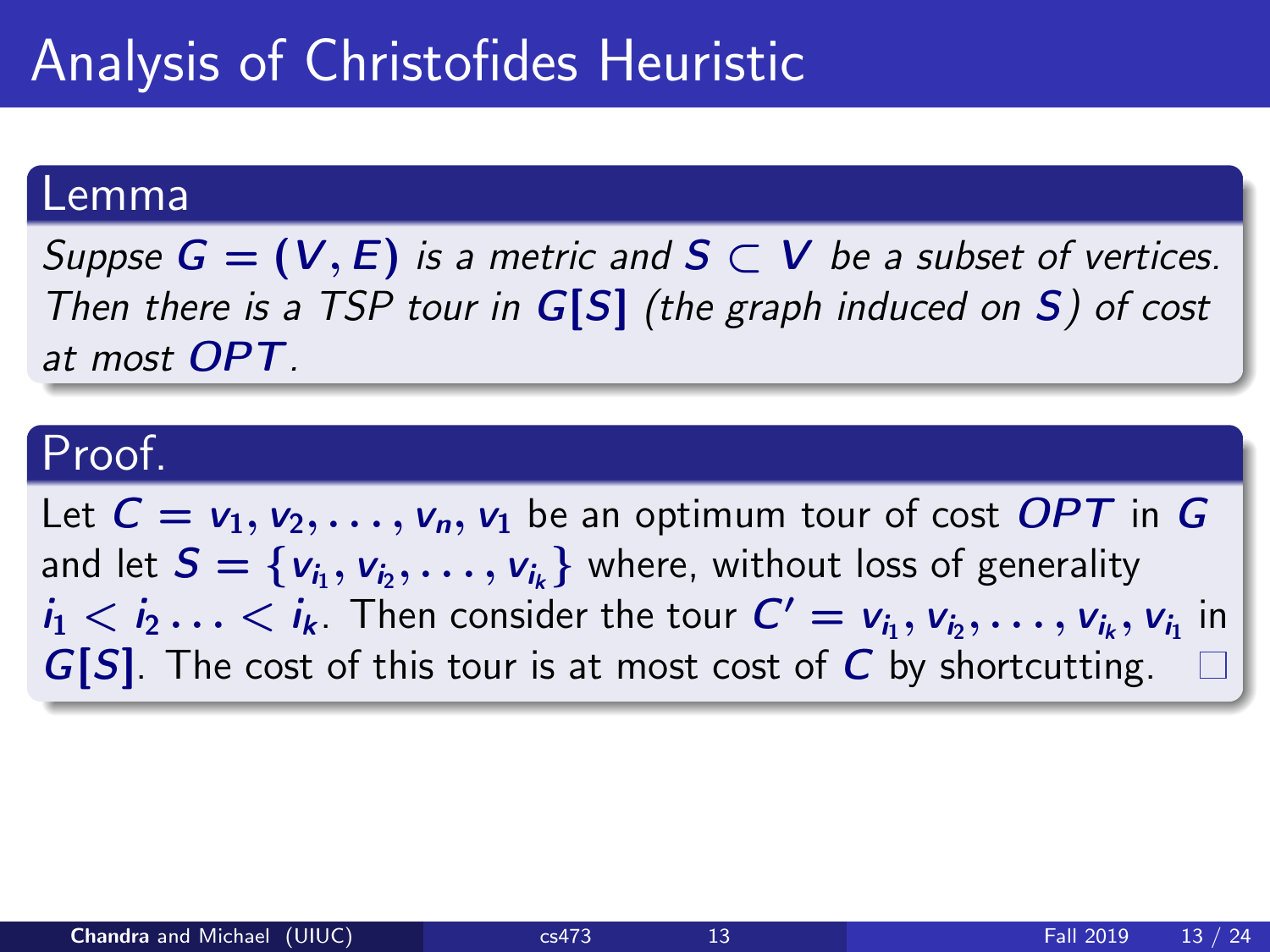# Proof of lemma for Christofides heuristic

#### Lemma

 $c(M) \leq OPT/2$ .

Recall that M is a matching on S the set of odd degree nodes in  $T$ . Recall that  $|S|$  is even.

### Proof.

From previous lemma, there is tour of cost  $OPT$  for S in  $G[S]$ . Wlog let this tour be  $v_1, v_2, \ldots, v_{2k}, v_1$  where  $S = \{v_1, v_2, \ldots, v_{2k}\}\)$ . Consider two matchings  $M_a$  and  $M_b$  where  $M_a = \{ (v_1, v_2), (v_3, v_4), \ldots, (v_{2k-1}, v_{2k}) \}$  and  $M_b = \{ (v_2, v_3), (v_4, v_5), \ldots, (v_{2k}, v_1) \}.$  $M_a \cup M_b$  is set of edges of tour so  $c(M_a) + c(M_b) \leq OPT$  and hence one of them has cost less than  $OPT/2$ .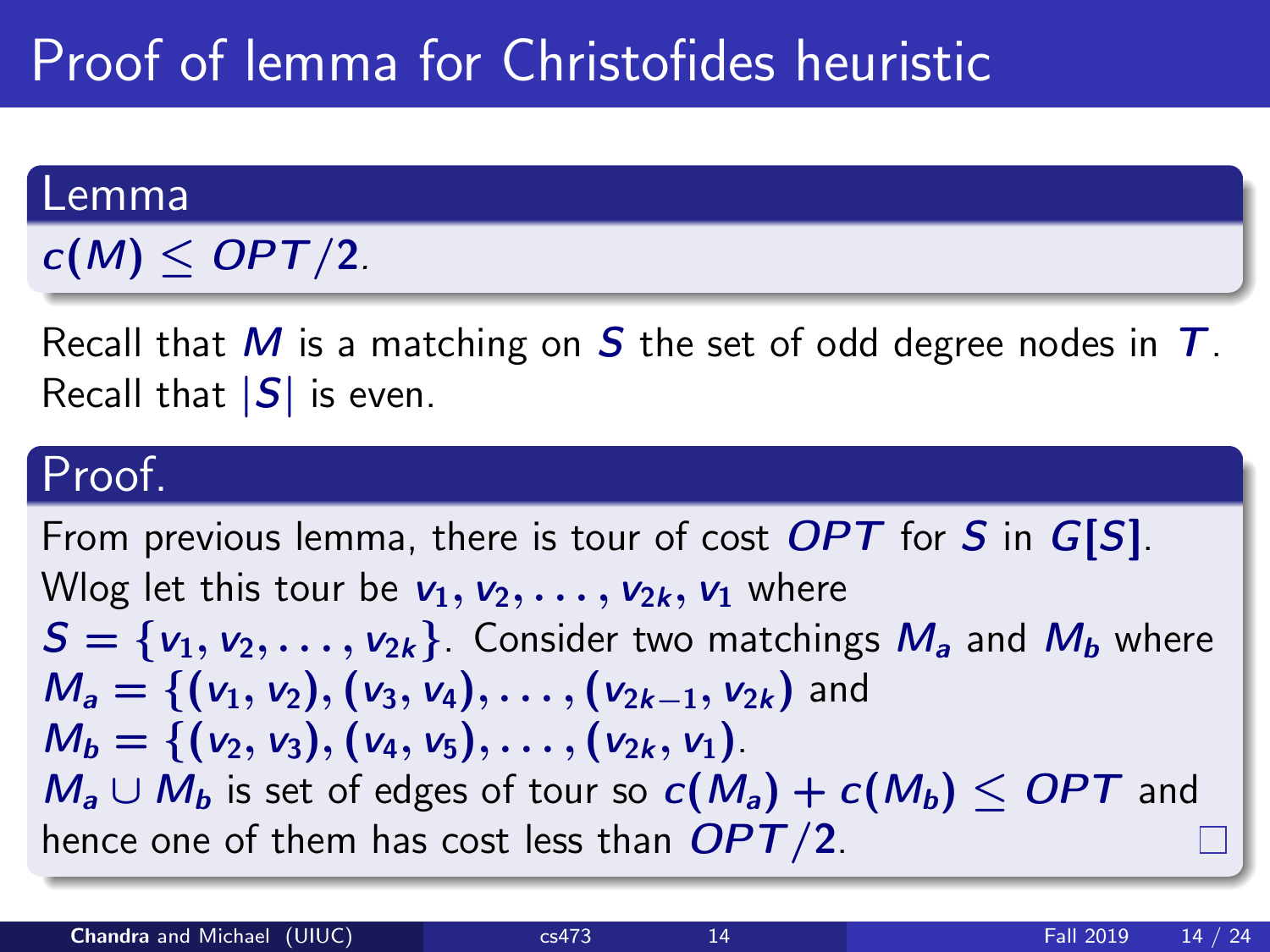Christofides heuristic has not been improved since 1976! Major open problem in approximation algorithms.

For points in any fixed dimension  $d$  there is a polynomial-time approximation scheme. For any fixed  $\epsilon > 0$  a tour of cost  $(1 + \epsilon)$  OPT can be computed in polynomial time. [Arora 1996, Mitchell 1996].

Excellent practical code exists for solving large scale instances of TSP that arise in several applications. See Concorde TSP Solver by Applegate, Bixby, Chvatal, Cook.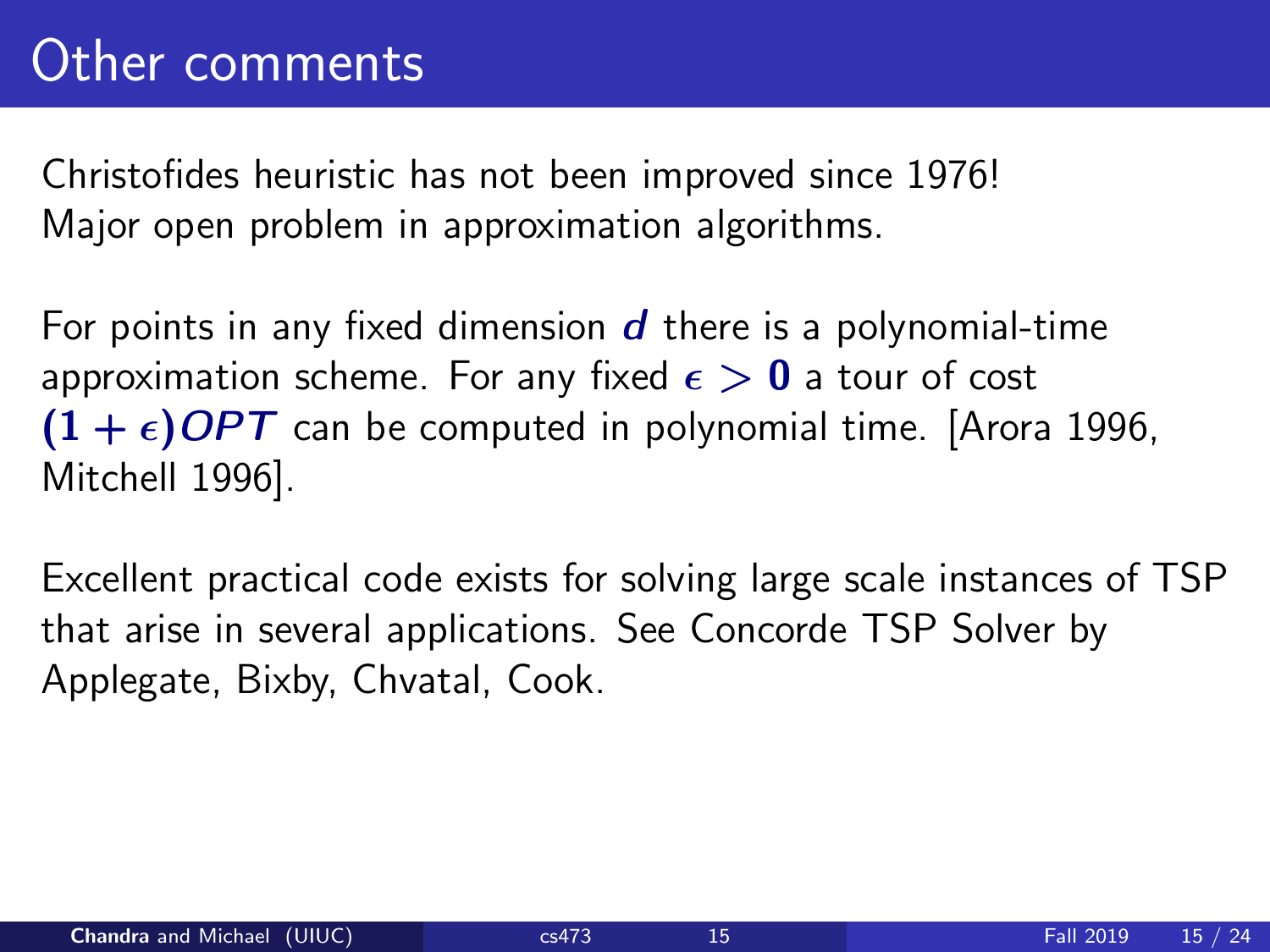# Directed Graphs and Asymmetric TSP (ATSP)

Question: What about directed graphs?

Equivalent of Metric-TSP is Asymmetric-TSP (ATSP)

- Input is a complete directed graph  $G = (V, E)$  with edge costs  $c: E \to \mathbb{R}_+$ .
- Edge costs are not necessarily symmetric. That is  $c(u, v)$  can be different from  $c(v, u)$
- **•** Edge costs satisfy assymetric triangle inequality:  $c(u, w) \leq c(u, v) + c(v, w)$  for all  $u, v, w \in V$ .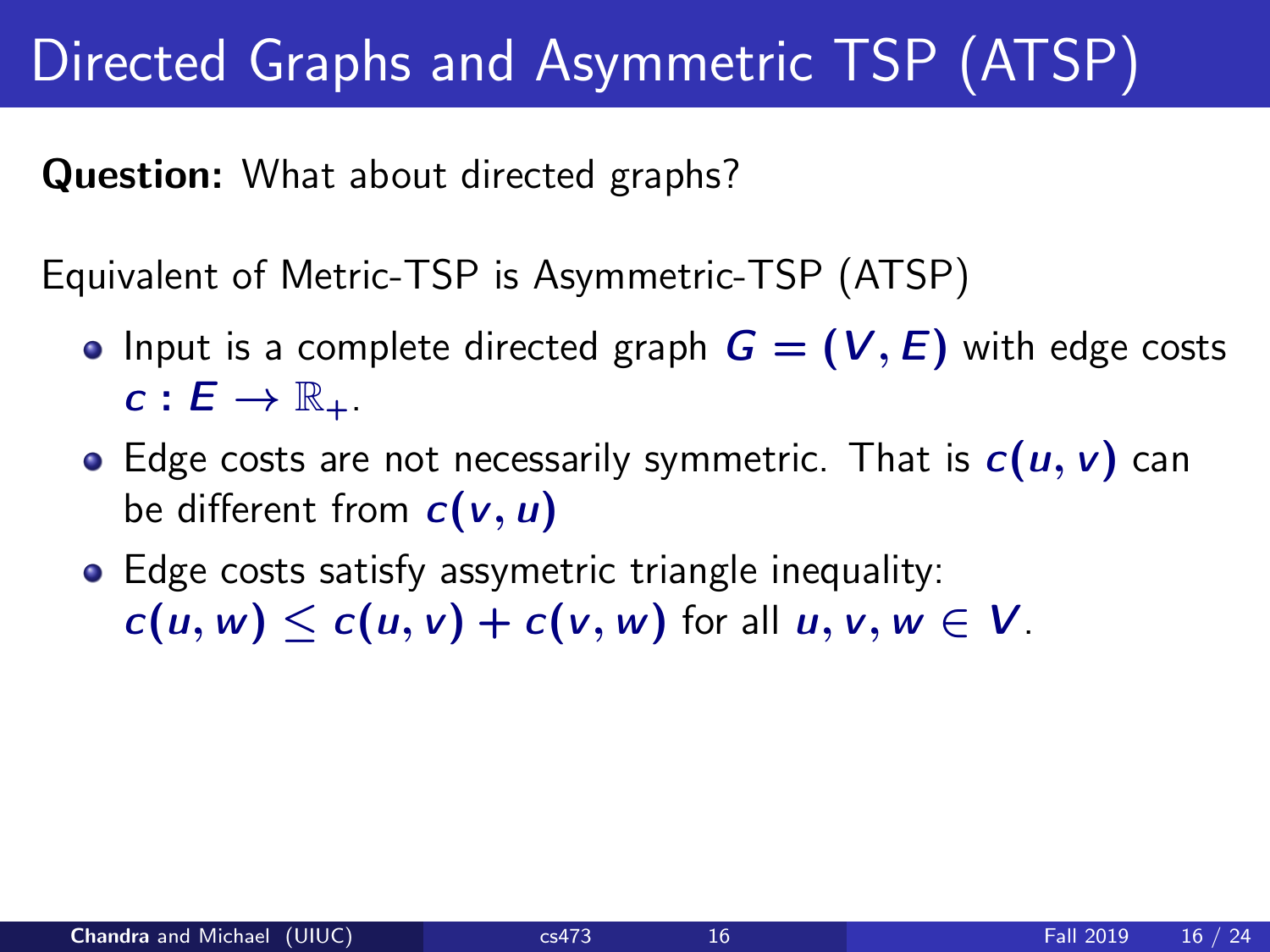# Directed Graphs and Asymmetric TSP (ATSP)

Question: What about directed graphs?

Equivalent of Metric-TSP is Asymmetric-TSP (ATSP)

- Input is a complete directed graph  $G = (V, E)$  with edge costs  $c: E \to \mathbb{R}_+$ .
- Edge costs are not necessarily symmetric. That is  $c(u, v)$  can be different from  $c(v, u)$
- Edge costs satisfy assymetric triangle inequality:  $c(u, w) \leq c(u, v) + c(v, w)$  for all  $u, v, w \in V$ .

Alternate interpretation: given directed graph  $G = (V, E)$  find a closed walk that visits all vertices (can visit a vertex more than once).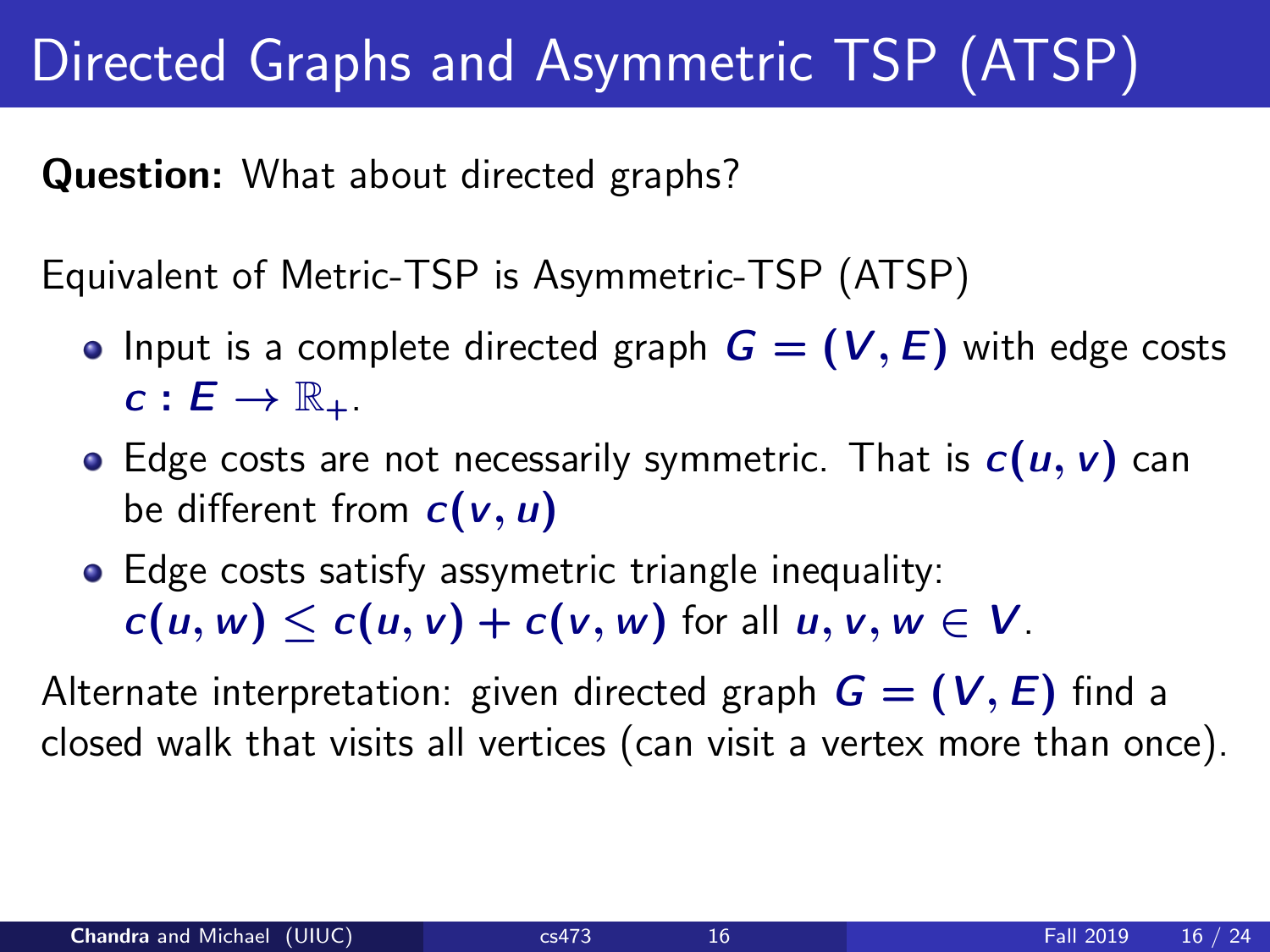### ATSP

Alternate interpretation: given directed graph  $G = (V, E)$  find a closed walk that visits all vertices (can visit a vertex more than once).



Same as finding a minimum cost connected Eulerian subgraph of G.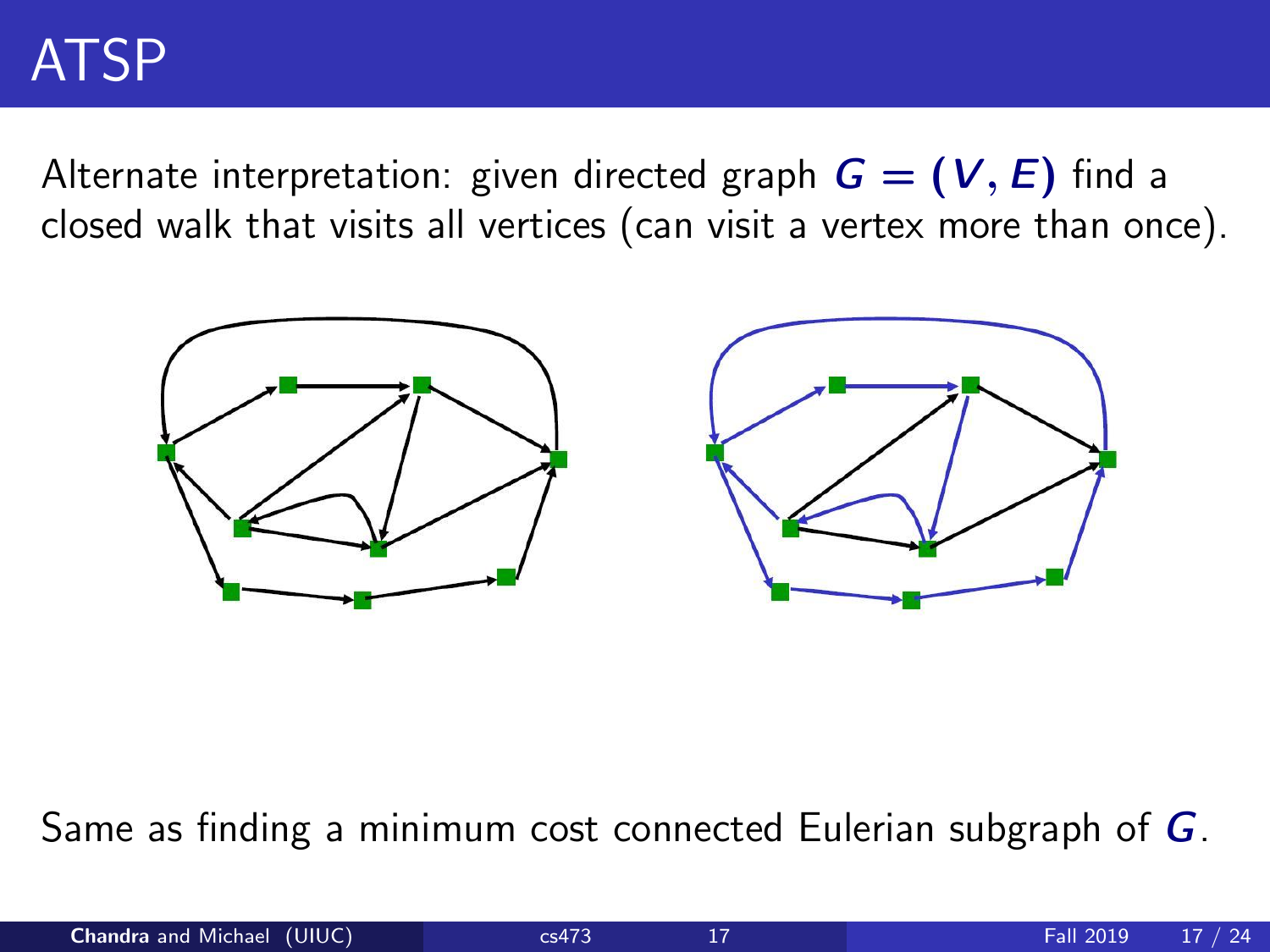### Approximation for ATSP

Harder than Metric-TSP

- Simple  $log_2 n$  approximation from 1980.
- Improved to  $O(\log n / \log \log n)$ -approximation in 2010.
- Further improved to  $O((\log \log n)^c)$ -approximation in 2015.

Believed that a constant factor approximation exists via a natural LP relaxation.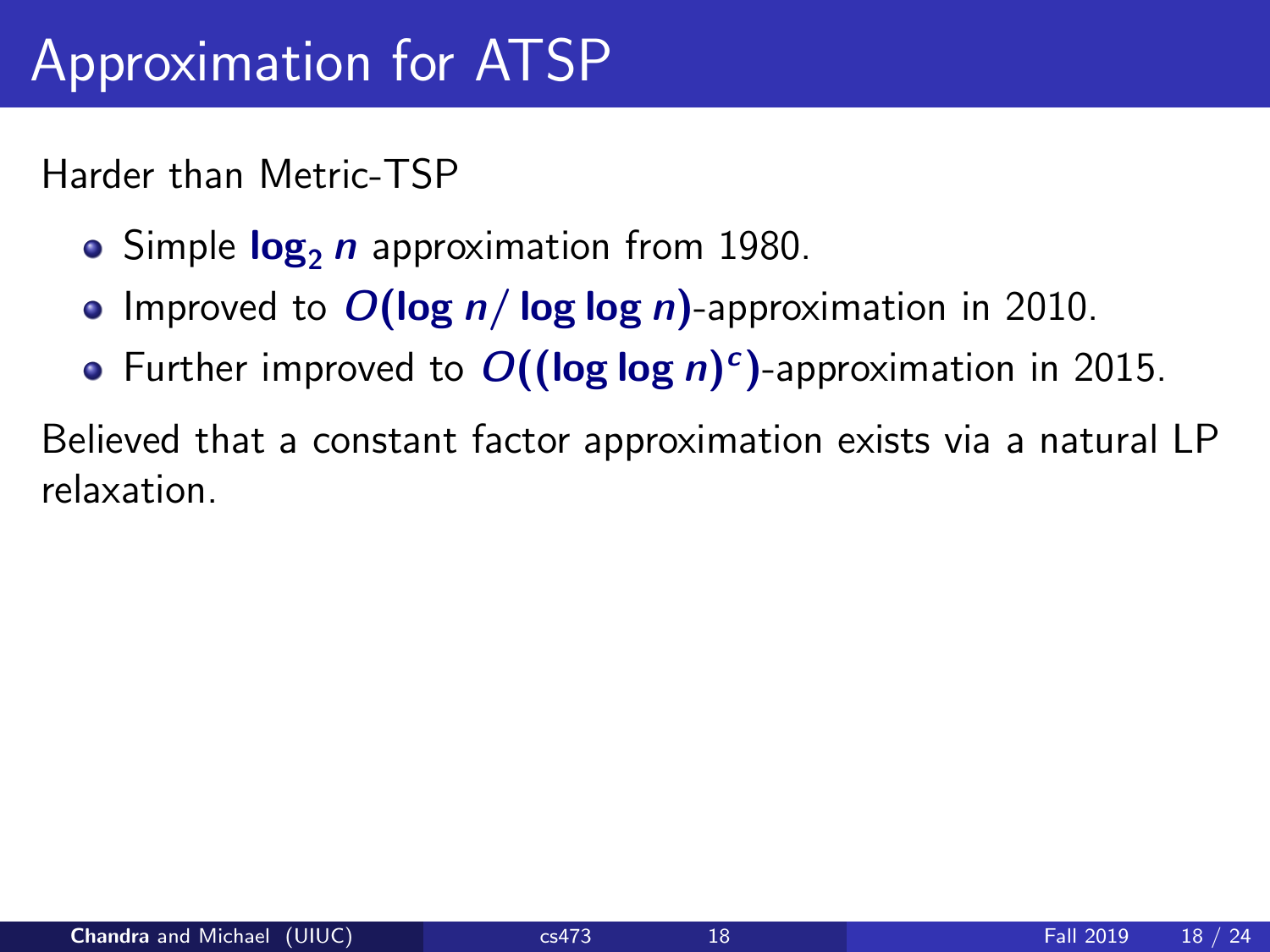# The O(log n) Approximation

Recall that a cycle cover is a collection of node disjoint cycles that contain all nodes.

CycleShrinkingAlgorithm( $G(V, A), c : A \rightarrow \mathcal{R}^+$ ): If  $|V| = 1$  output the trivial cycle consisting of V Find a minimum cost cycle cover with cycles  $C_1, \ldots, C_k$ From each  $C_i$  pick an arbitrary proxy node  $v_i$ Let  $S = \{v_1, v_2, \ldots, v_k\}$ Recursively solve problem on  $G[S]$  to obtain a solution  $C$  $C' = C \cup C_1 \cup C_2 \dots C_k$  is a Eulerian graph. Shortcut  $C'$  to obtain a cycle on  $V$  and output  $C'$ .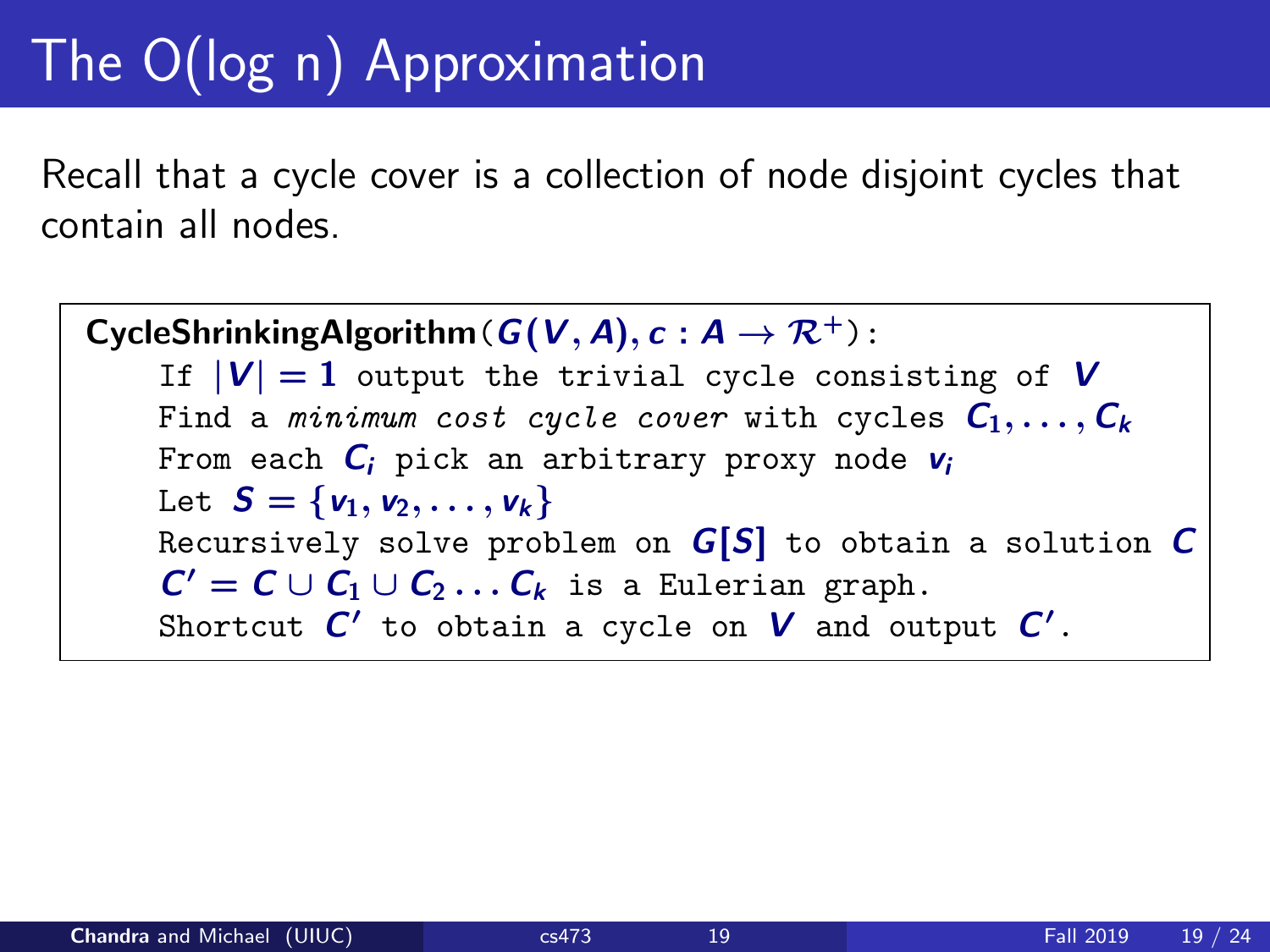### Illustration





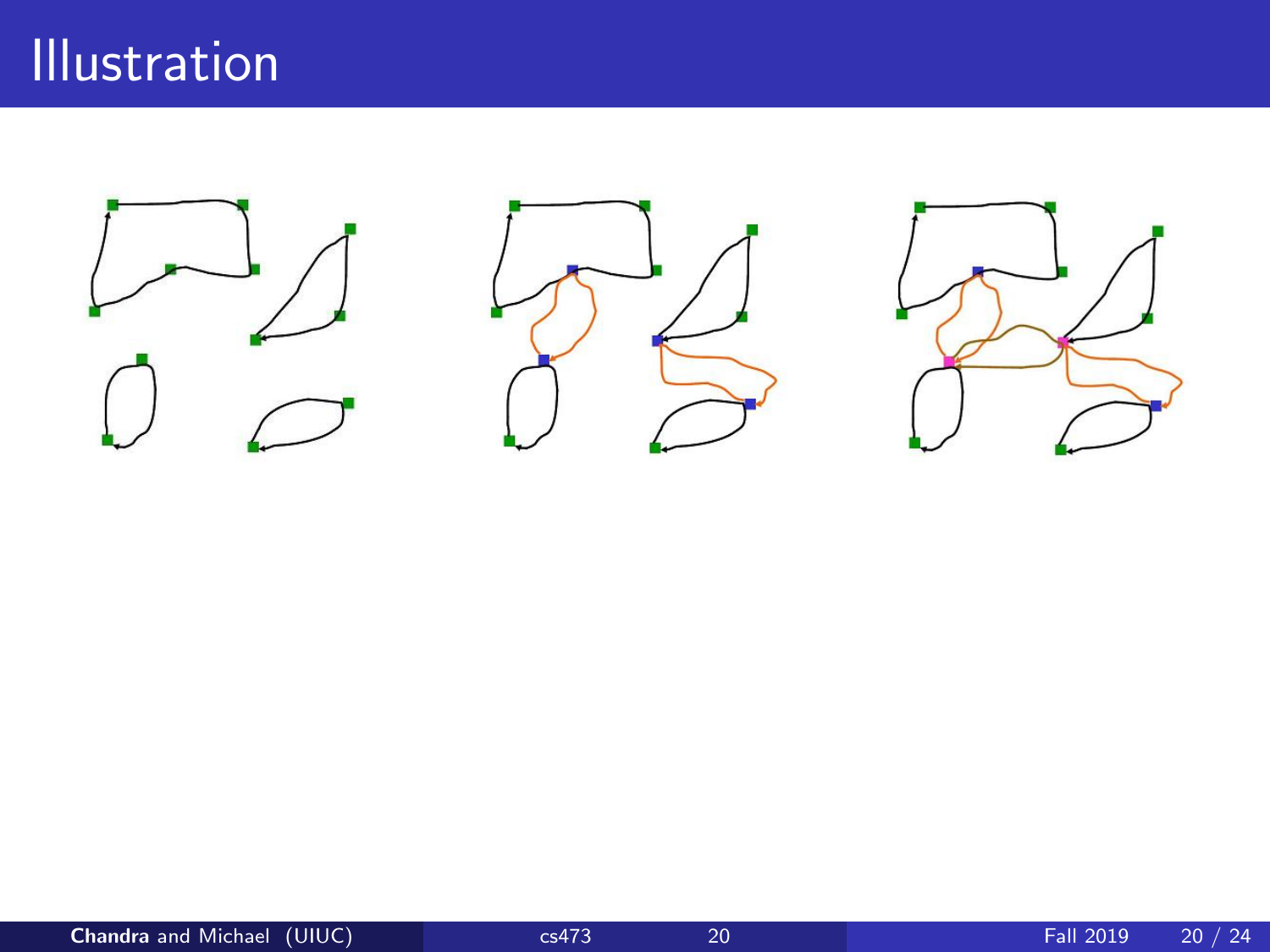

### Lemma

Cost of a cycle cover is at most OPT.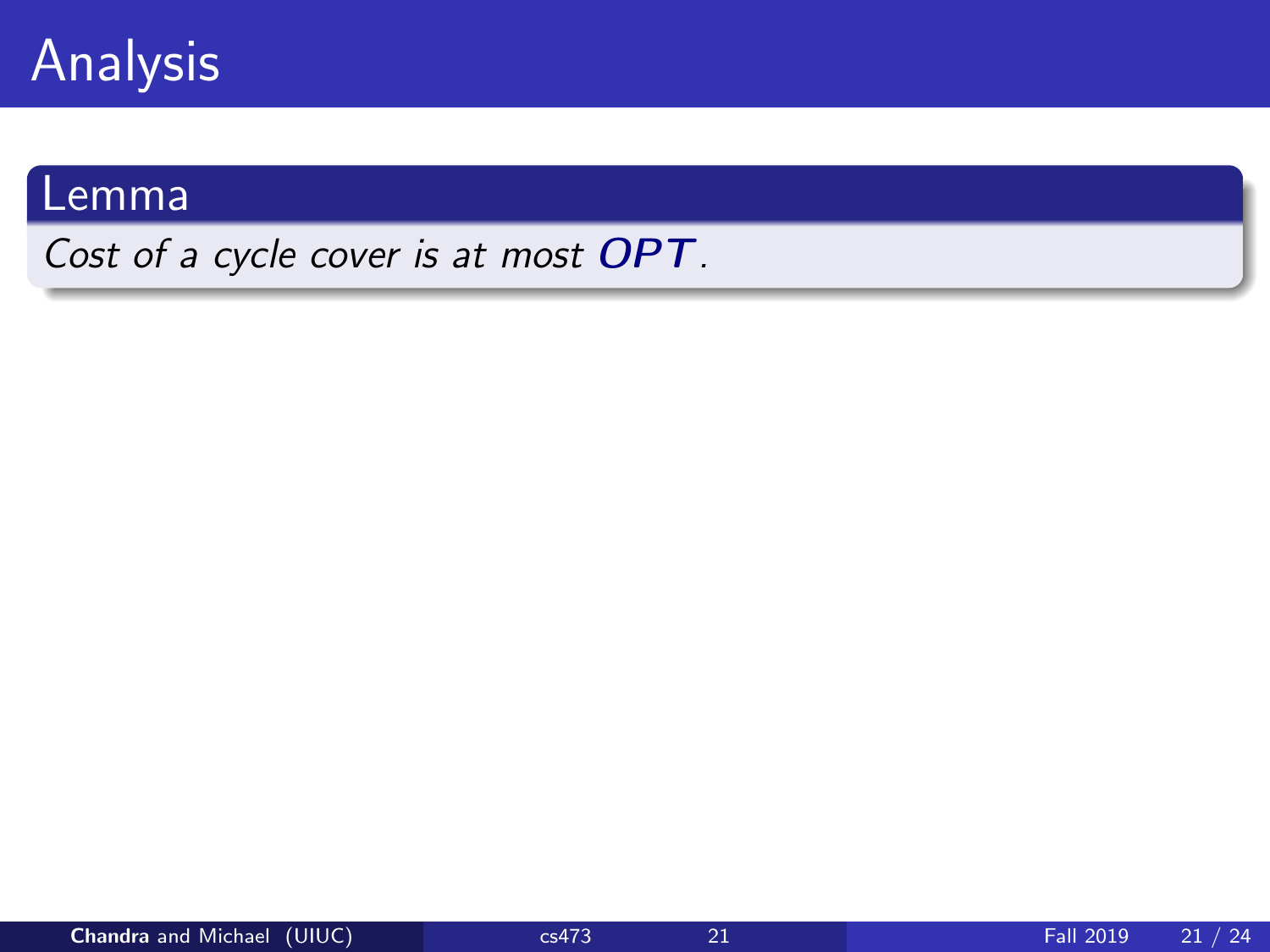#### Lemma

Cost of a cycle cover is at most **OPT**.

#### Lemma

Suppse  $G = (V, E)$  is a directed graph with edge costs that satisfies asymmetric triangle inequality and  $S \subset V$  be a subset of vertices. Then there is a TSP tour in  $G[S]$  (the graph induced on S) of cost at most OPT.

#### Lemma

The number of vertices shrinks by half in each iteration and hence total of at most  $\lceil \log n \rceil$  cycle covers.

Hence total cost of all cycle covers is at most  $\lceil \log n \rceil \cdot OPT$ .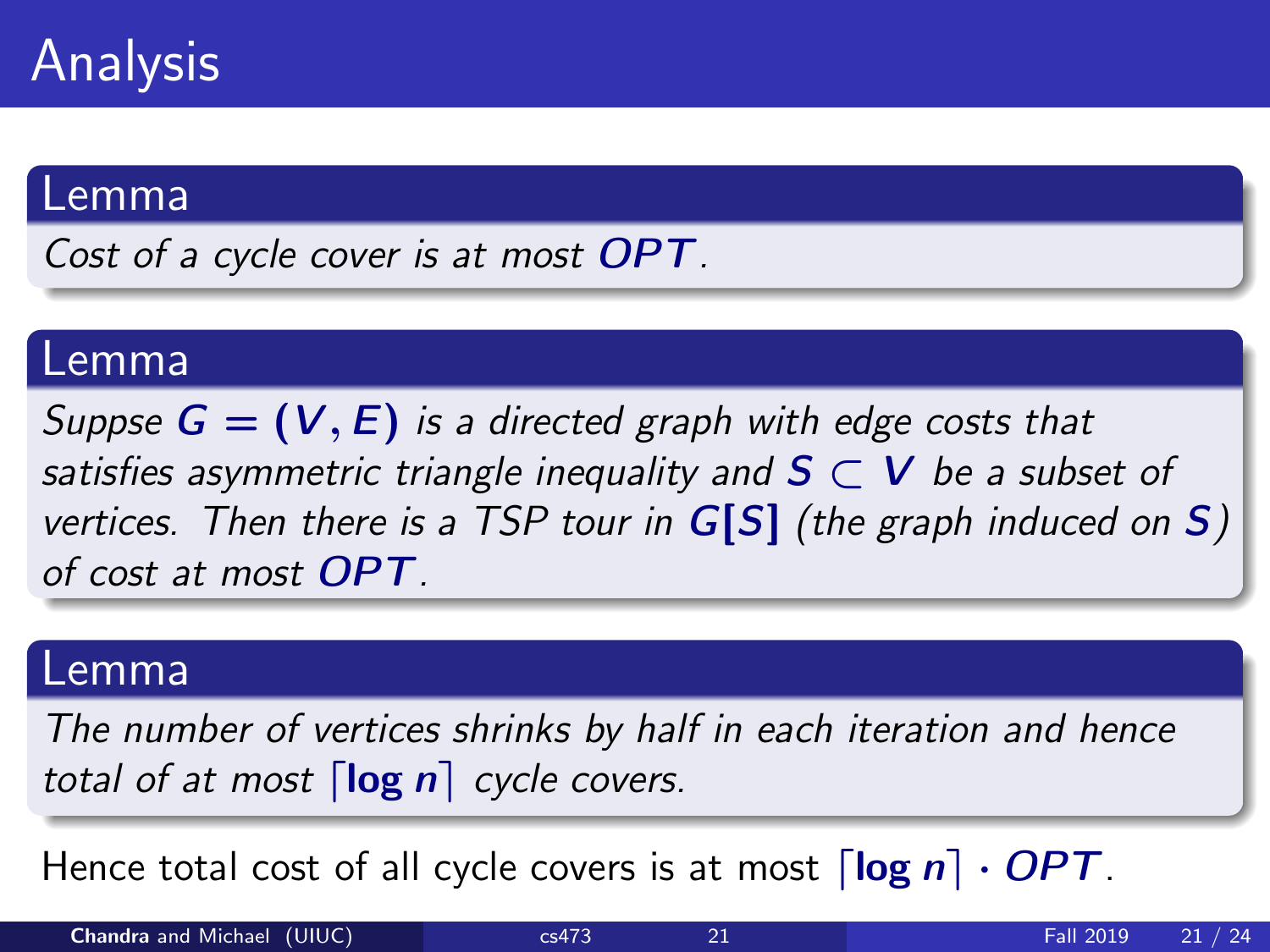**Open problem:** Is there a constant factor approximation for ATSP?

Recent progress: Yes! After more than 30 years. Via LP relaxation. [Svensson-Tarnawski-Vegh'2018]

**Current best ratio: 22 +**  $\epsilon$  **due to [Traub-Vygen'19]**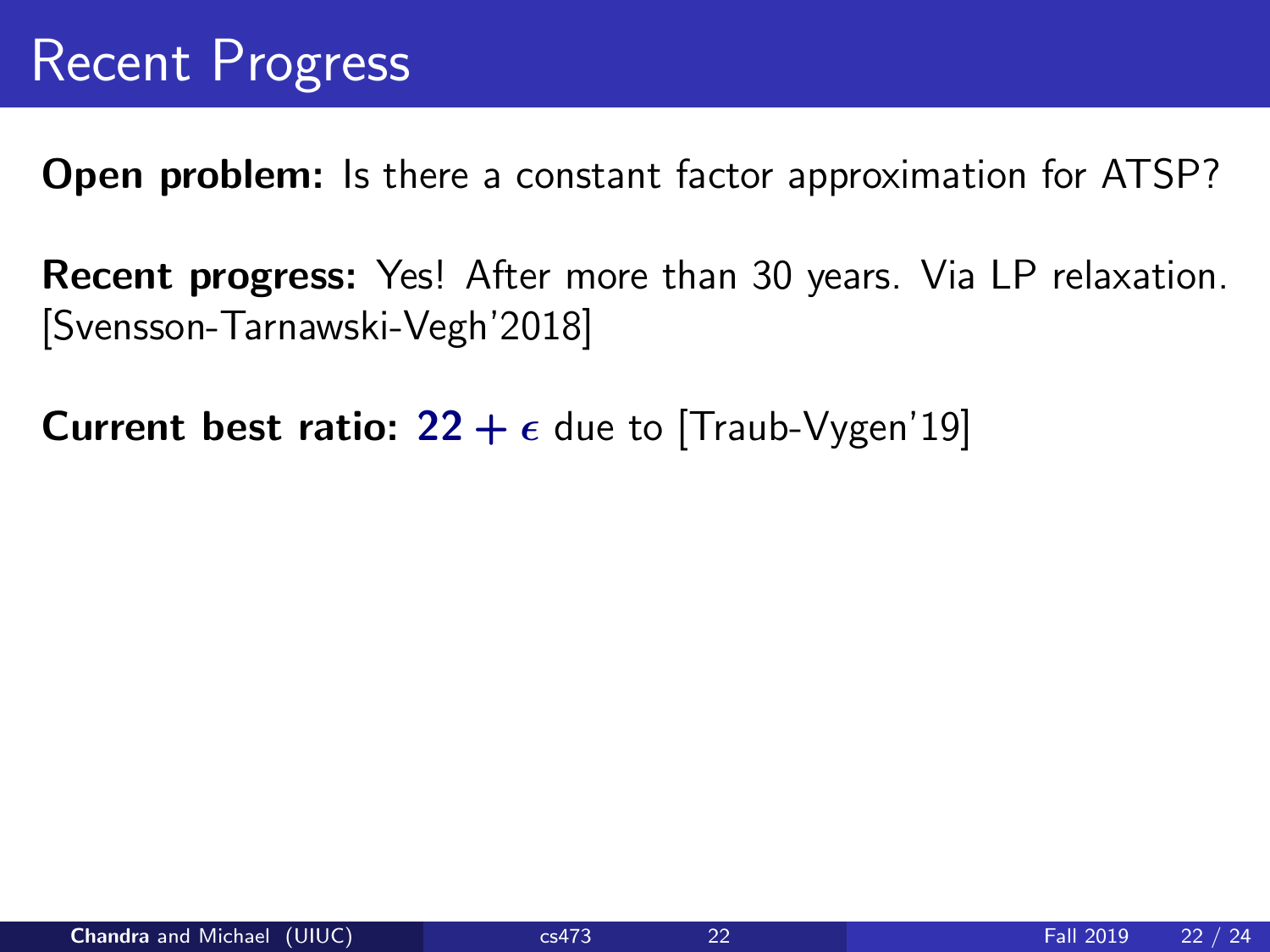# Looking back

Course topics:

- Recursion, divide and conquer, dynamic programming
- Randomized algorithms
- Network flow and applications
- **Linear Programming**
- Reductions, NP, NP-Completeness and intractability
- A brief intro to heuristics and approximation

Main goal: Algorithmic thinking in the discrete setting. Intro to some advanced techniques and problems.